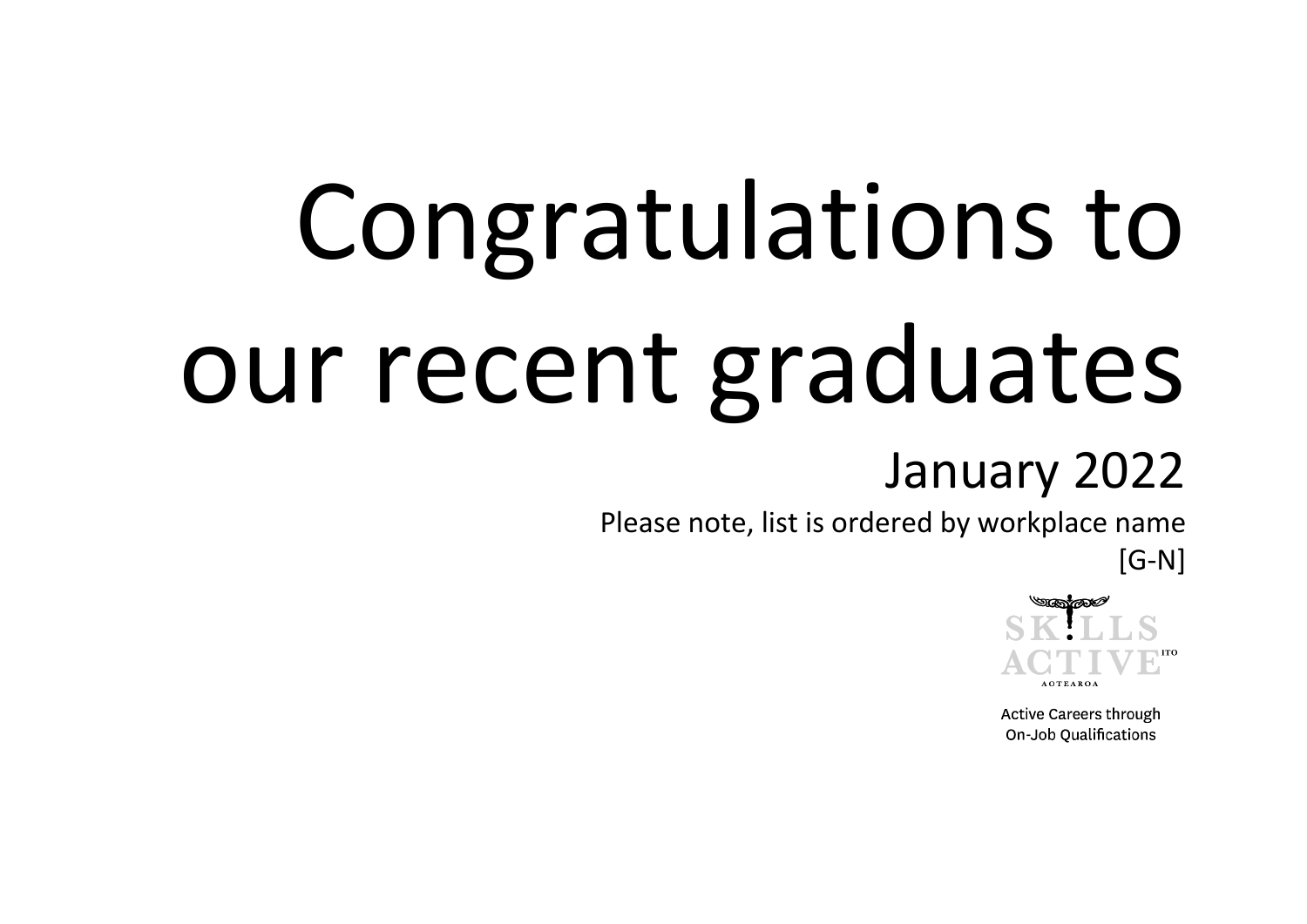| <b>Full name</b>             | Workplace                                | Programme                                                              | Completed  |
|------------------------------|------------------------------------------|------------------------------------------------------------------------|------------|
| Sommer O'Shea                | Garage Gym                               | NZC in Exercise (L4) v1                                                | 1/09/2021  |
| Anna Johnson                 | Garage Gym                               | NZC in Exercise (L4) v1                                                | 26/08/2021 |
| <b>Helen Ashworth</b>        | Girl Guiding NZ - Wellington             | NC in Outdoor Recreation (Leadership) (L3) v1 Kayaking                 | 17/09/2021 |
| Sylvia Nichol                | Girl Guiding NZ - Wellington             | NZC in Outdoor Leadership (L4) v1 Bush                                 | 31/12/2020 |
| Kimberley Smith              | Girl Guiding NZ - Wellington             | NZC in Outdoor Leadership (L4) v1 Bush                                 | 31/12/2020 |
| Hana Brightwell              | <b>Gisborne Olympic Pool Complex</b>     | NZC in Aquatics (L3) v1 Pool Lifeguard                                 | 1/12/2021  |
| Romina Waller                | <b>Glacier Hot Pools</b>                 | NZC in Aquatics (L3) v1 Pool Lifeguard                                 | 1/07/2021  |
| <b>Gwendoline Howard</b>     | <b>Glacier Hot Pools</b>                 | NZC in Aquatics (L3) v1 Pool Lifeguard                                 | 14/06/2021 |
| Jonathan Robert              | <b>Glacier Hot Pools</b>                 | NZC in Aquatics (L3) v1 Pool Lifeguard                                 | 14/06/2021 |
| Hayley Rendel                | <b>Glacier Hot Pools</b>                 | NZC in Aquatics (L3) v1 Pool Lifeguard                                 | 14/06/2021 |
| Gizelle Suguitan             | <b>Glenfield Pool and Leisure Centre</b> | NZC in Pre-choreographed Group Exercise L3 v1                          | 1/05/2021  |
| Jasmine Hibbert              | <b>Glenfield Pool and Leisure Centre</b> | NZC in Pre-choreographed Group Exercise L3 v1                          | 1/05/2021  |
| Jin Gao                      | <b>Glenfield Pool and Leisure Centre</b> | NZC in Pre-choreographed Group Exercise L3 v1                          | 1/04/2021  |
| <b>Esther Heus</b>           | <b>Glenfield Pool and Leisure Centre</b> | NZC in Pre-choreographed Group Exercise L3 v1                          | 11/03/2021 |
| <b>Adam Sommerville</b>      | <b>Glenfield Pool and Leisure Centre</b> | NZC in Pre-choreographed Group Exercise L3 v1                          | 11/03/2021 |
| Roslyn Pullen                | <b>Globe Theatre</b>                     | NZC in Entertainment and Event Operations (L3) v1                      | 13/04/2021 |
| Zoe McCormick                | <b>Gore Multisports Complex</b>          | NZC in Aquatics (L3) v1 Pool Lifeguard                                 | 9/11/2021  |
| Ronan Chay                   | <b>Gore Multisports Complex</b>          | NZC in Aquatics (L3) v1 Pool Lifeguard                                 | 1/11/2021  |
| Wanda Geldenhuys             | <b>Gore Multisports Complex</b>          | NZC in Aquatics (L3) v1 Pool Lifeguard                                 | 31/10/2021 |
| <b>Martin MacKereth</b>      | <b>Gore Multisports Complex</b>          | NZC in Aquatics (L3) v1 Swim and Water Safety Teacher                  | 24/10/2021 |
| Catherine Brady              | <b>Gore Multisports Complex</b>          | NZC in Aquatics (L3) v1 Pool Lifeguard                                 | 2/09/2021  |
| Donna Burr                   | <b>Gore Multisports Complex</b>          | NZC in Aquatics (L3) v1 Pool Lifeguard                                 | 24/06/2021 |
| <b>Karen Smithies</b>        | <b>Gore Multisports Complex</b>          | NZC in Aquatics (L3) v1 Pool Lifeguard                                 | 2/06/2021  |
| <b>Martin MacKereth</b>      | <b>Gore Multisports Complex</b>          | NZC in Assessment Practice (L4) v1                                     | 31/12/2020 |
| Donna Burr                   | <b>Gore Multisports Complex</b>          | NZC in Assessment Practice (L4) v1                                     | 16/12/2020 |
|                              |                                          | NZC in Outdoor Leadership (Instruction) (L5) v1 Mountain Biking (Grade |            |
| <b>Yury Mogollon Ramirez</b> | <b>Gravity Nelson</b>                    | 4)                                                                     | 14/07/2021 |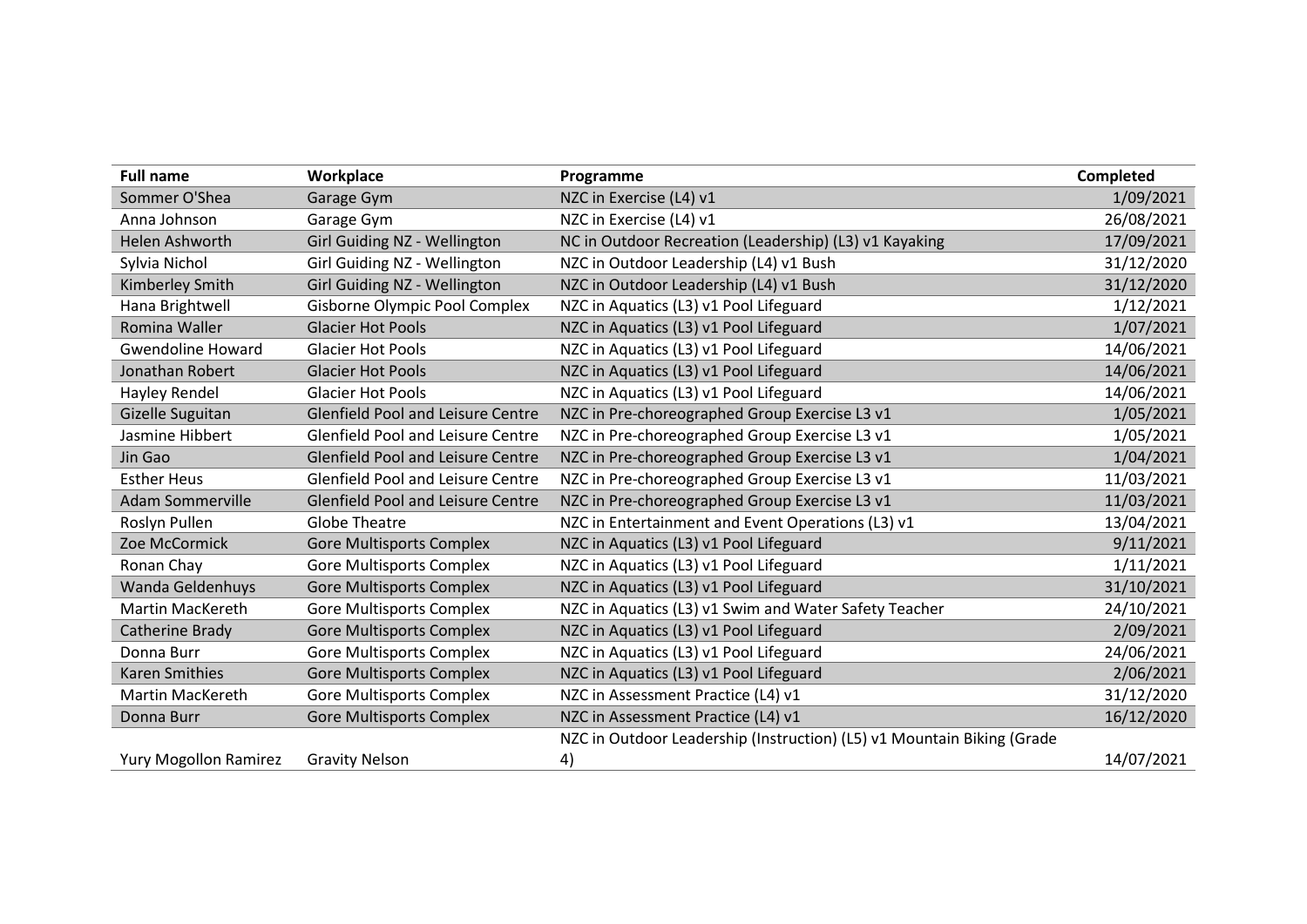|                        | <b>Greater Wellington Regional</b>     |                                                        |            |
|------------------------|----------------------------------------|--------------------------------------------------------|------------|
| James Young            | Council                                | NZC in Sport Exercise and Leisure Operations           | 31/12/2020 |
|                        | <b>Greater Wellington Regional</b>     |                                                        |            |
| Joanne Greenman        | Council                                | NZC in Sport Exercise and Leisure Operations           | 31/12/2020 |
|                        | <b>Greater Wellington Regional</b>     |                                                        |            |
| Emma Osborne           | Council - Pedal Ready                  | Cycle Skills Instruction (L4) Intermediate Skills (v1) | 9/07/2021  |
|                        | <b>Greater Wellington Regional</b>     |                                                        |            |
| Irena Kennedy          | Council - Pedal Ready                  | Cycle Skills Instruction (L4) Beginner Skills (v1)     | 26/05/2021 |
|                        | <b>Greater Wellington Regional</b>     |                                                        |            |
| <b>Genevieve Meyer</b> | Council - Pedal Ready                  | Cycle Skills Instruction (L4) Beginner Skills (v1)     | 18/05/2021 |
|                        | <b>Greater Wellington Regional</b>     |                                                        |            |
| <b>Daniel Nield</b>    | Council - Pedal Ready                  | Cycle Skills Instruction (L4) Beginner Skills (v1)     | 1/05/2021  |
|                        | <b>Greater Wellington Regional</b>     |                                                        |            |
| <b>Tessa Coppard</b>   | Council - Pedal Ready                  | Cycle Skills Instruction (L4) Advanced Skills (v1)     | 30/12/2020 |
|                        | <b>Greater Wellington Regional</b>     |                                                        |            |
| Theresa Gethen         | Council - Pedal Ready                  | Cycle Skills Instruction (L4) Intermediate Skills (v1) | 30/12/2020 |
|                        | <b>Greater Wellington Regional</b>     |                                                        |            |
| Rhonda Gardner         | Council - Pedal Ready                  | NZC in Assessment Practice (L4) v1                     | 16/12/2020 |
|                        | <b>Greater Wellington Regional</b>     |                                                        |            |
| Emma Osborne           | Council - Pedal Ready                  | Cycle Skills Instruction (L4) Beginner Skills (v1)     | 13/12/2020 |
|                        | <b>Grey District Council (Westland</b> |                                                        |            |
| <b>Alister Bradley</b> | <b>Recreation Centre)</b>              |                                                        | 10/12/2021 |
|                        | <b>Grey District Council (Westland</b> |                                                        |            |
| Scarlett Lord          | <b>Recreation Centre)</b>              | NZC in Aquatics (L3) v1 Pool Lifeguard                 | 14/07/2021 |
|                        | <b>Grey District Council (Westland</b> |                                                        |            |
| Reuben Taylor          | <b>Recreation Centre)</b>              | NZC in Aquatics (L3) v1 Pool Lifeguard                 | 14/07/2021 |
|                        | <b>Grey District Council (Westland</b> |                                                        |            |
| Nicole Mudu            | <b>Recreation Centre)</b>              | NZC in Exercise (L4) v1                                | 27/05/2021 |
|                        | <b>Grey District Council (Westland</b> |                                                        |            |
| Sally Atkinson         | <b>Recreation Centre)</b>              | NZC in Aquatics (L3) v1 Pool Lifeguard                 | 31/12/2020 |
| <b>Cameron Prince</b>  | H <sub>2</sub> O Xtream                | NZC in Aquatics (L3) v1 Swim and Water Safety Teacher  | 23/11/2021 |
| <b>Ashley Hanaray</b>  | H <sub>2</sub> O Xtream                | NZC in Aquatics (L3) v1 Swim and Water Safety Teacher  | 1/10/2021  |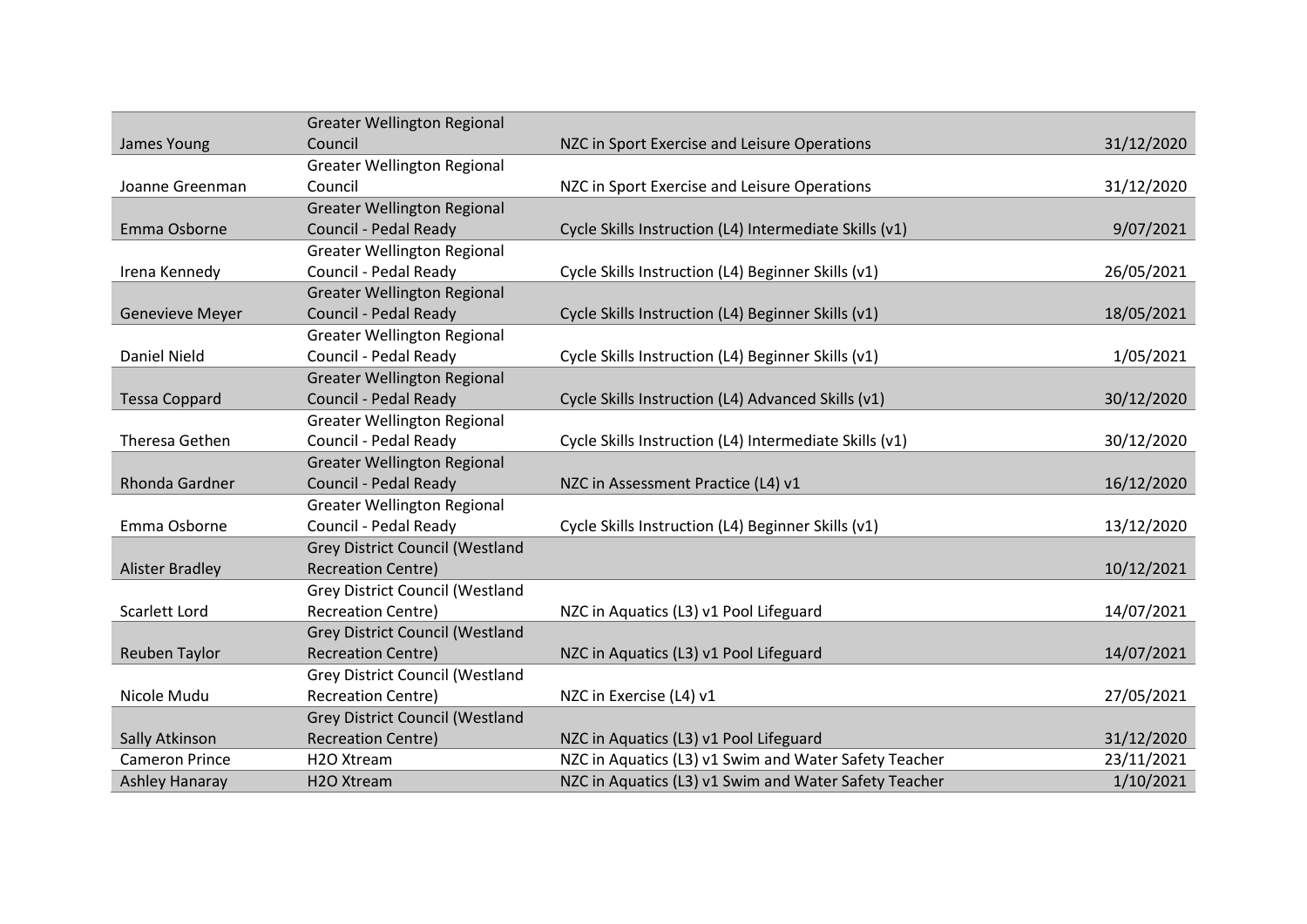| Kaylee Abel                  | H3 Group                            | NZC in Entertainment and Event Operations (L3) v1         | 1/09/2021  |
|------------------------------|-------------------------------------|-----------------------------------------------------------|------------|
| <b>Stephen Grant Shearer</b> | H3 Group                            | NZC in Entertainment and Event Operations (L3) v1         | 31/12/2020 |
| <b>Aron Neville</b>          | H3 Group                            | NZC in Entertainment and Event Operations (L3) v1         | 31/12/2020 |
| Claire Toko                  | H3 Group                            | NZC in Entertainment and Event Operations (L3) v1         | 22/12/2020 |
| Dan Reese                    | H3 Group                            | NZC in Entertainment and Event Operations (L3) v1         | 12/12/2020 |
| Daniel Philpott              | H3 Group                            | NZC in Entertainment and Event Operations (L3) v1         | 12/12/2020 |
| Jessica McMillan             | <b>Hagley Community College</b>     | NZC in Aquatics (L3) v1 Swim and Water Safety Teacher     | 15/10/2021 |
| Ella Kennedy                 | <b>Hamilton Aquatics</b>            | NZC in Aquatics (L3) v1 Swim and Water Safety Teacher     | 11/03/2021 |
|                              | Hanmer Springs Thermal Pools        |                                                           |            |
| <b>Chantelle Hutton</b>      | and Spa                             | NZC in Business (Introduction to Team Leadership) (L3) v1 | 28/07/2021 |
|                              | <b>Hanmer Springs Thermal Pools</b> |                                                           |            |
| Ekaterina Laurenson          | and Spa                             | NZC in Aquatics (L3) v1 Pool Lifeguard                    | 28/07/2021 |
|                              | Hanmer Springs Thermal Pools        |                                                           |            |
| Salym Colello                | and Spa                             | NZC in Aquatics (L3) v1 Pool Lifeguard                    | 26/07/2021 |
|                              | Hanmer Springs Thermal Pools        |                                                           |            |
| Nakita Lane                  | and Spa                             | NZC in Sport Exercise and Leisure Operations              | 15/06/2021 |
|                              | Hanmer Springs Thermal Pools        |                                                           |            |
| <b>MacCallum Shirtcliff</b>  | and Spa                             | NZC in Aquatics (L3) v1 Pool Lifeguard                    | 11/06/2021 |
|                              | <b>Hanmer Springs Thermal Pools</b> |                                                           |            |
| <b>Ethan Begley</b>          | and Spa                             | NZC in Aquatics (L3) v1 Pool Lifeguard                    | 10/06/2021 |
|                              | Hanmer Springs Thermal Pools        |                                                           |            |
| Aldo Iriartes                | and Spa                             | NZC in Aquatics (L3) v1 Pool Lifeguard                    | 10/06/2021 |
|                              | <b>Hanmer Springs Thermal Pools</b> |                                                           |            |
| <b>Fraser Glover</b>         | and Spa                             | NZC in Aquatics (L3) v1 Pool Lifeguard                    | 10/06/2021 |
|                              | <b>Hanmer Springs Thermal Pools</b> |                                                           |            |
| <b>Charlie Watts</b>         | and Spa                             | NZC in Aquatics (L3) v1 Pool Lifeguard                    | 10/06/2021 |
|                              | Hanmer Springs Thermal Pools        |                                                           |            |
| Deidra Mayer                 | and Spa                             | NZC in Sport Exercise and Leisure Operations              | 10/06/2021 |
|                              | Hanmer Springs Thermal Pools        |                                                           |            |
| Matthew Johnson              | and Spa                             | NZC in Aquatics (L3) v1 Pool Lifeguard                    | 13/04/2021 |
|                              | <b>Hanmer Springs Thermal Pools</b> |                                                           |            |
| <b>Emily Orange</b>          | and Spa                             | NZC in Aquatics (L3) v1 Pool Lifeguard                    | 31/12/2020 |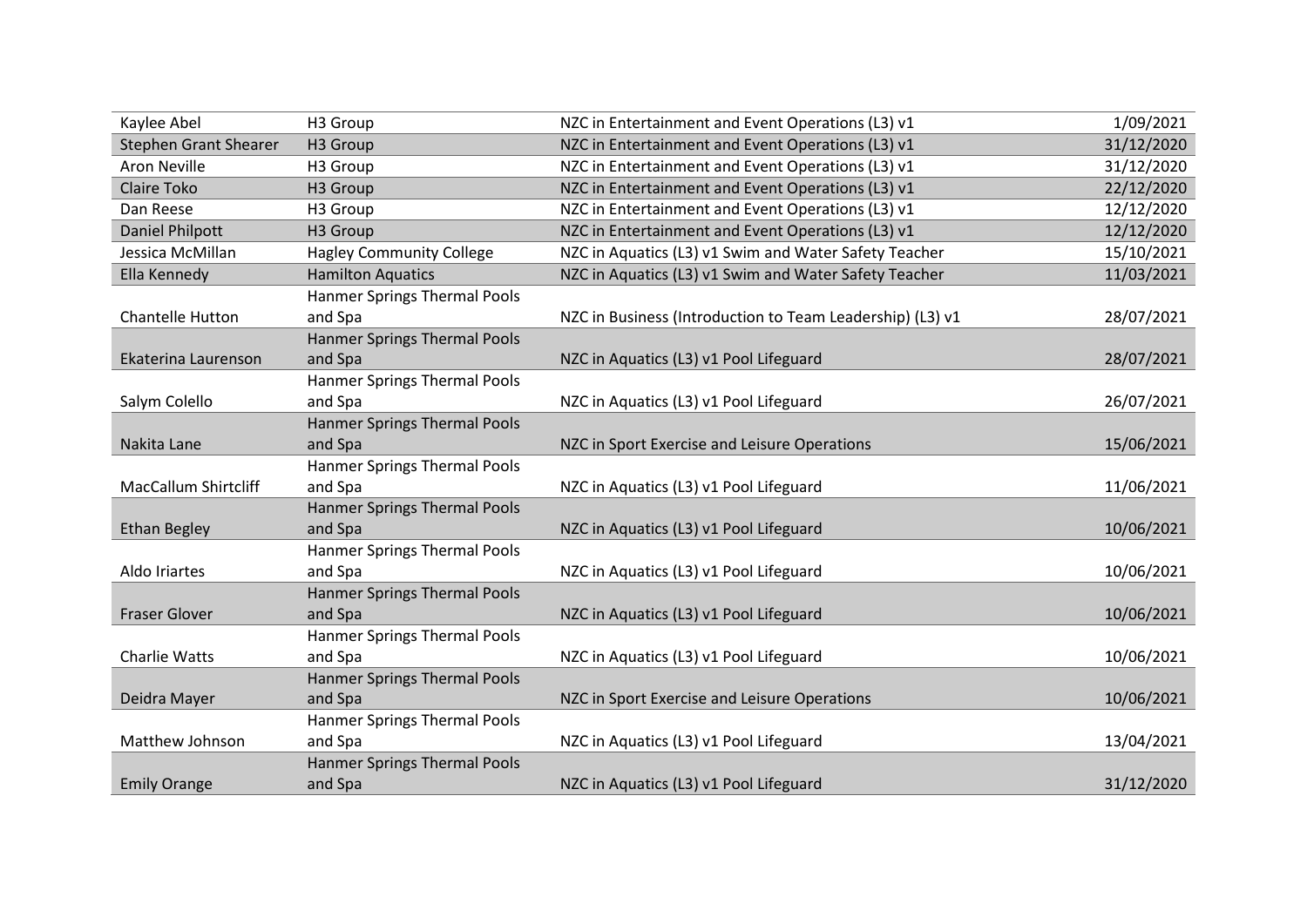|                           | <b>Hanmer Springs Thermal Pools</b>    |                                                                       |            |
|---------------------------|----------------------------------------|-----------------------------------------------------------------------|------------|
| Alexandra Corboy          | and Spa                                | NZC in Aquatics (L3) v1 Pool Lifeguard                                | 31/12/2020 |
|                           | <b>Hanmer Springs Thermal Pools</b>    |                                                                       |            |
| Ian McCabe                | and Spa                                | NZC in Aquatics (L3) v1 Pool Lifeguard                                | 31/12/2020 |
|                           | <b>Hanmer Springs Thermal Pools</b>    |                                                                       |            |
| Sophie Ottaway            | and Spa                                | NZC in Aquatics (L3) v1 Pool Lifeguard                                | 31/12/2020 |
|                           | Hastings District Council -            |                                                                       |            |
| Anahera McClutchie        | <b>Recreation Facilities</b>           | NZC in Business (Introduction to Team Leadership) (L3) v1             | 15/10/2021 |
| Huia Brown                | Hawera Aquatic Centre                  | NZC in Sport Exercise and Leisure Operations                          | 23/11/2021 |
| <b>Briana Poingdestre</b> | Hawera Aquatic Centre                  | NZC in Aquatics (L3) v1 Pool Lifeguard                                | 30/06/2021 |
| Vitoria Manu              | Hawkes Bay Netball                     | NZC in Sport Coaching (L3) v1                                         | 24/06/2021 |
| Jordan Thompson           | Hawkes Bay Rugby Football Union        | NZC in Sport Exercise and Leisure Operations                          | 26/07/2021 |
| Archie Chisholm           | <b>Hidden Valleys</b>                  | NC in Outdoor Recreation (River Guide) (L4) v2                        | 23/03/2021 |
|                           | HIIT GROUP GURU LIMITED(STM            |                                                                       |            |
| Sophie Harding            | Fit)                                   | NZC in Freestyle Group Exercise v1 L4                                 | 9/07/2021  |
|                           | Hiko Health & Fitness (Whanau          |                                                                       |            |
| Karen Hardie              | Fitness)                               | NZC in Exercise (L4) v1                                               | 12/10/2021 |
|                           | Hiko Health & Fitness (Whanau          |                                                                       |            |
| Yanetta Hiko              | Fitness)                               | NZC in Exercise (L4) v1                                               | 18/08/2021 |
| <b>Bita Soltanian</b>     | <b>HMS Trust</b>                       | Cycle Skills Instruction (L4) Beginner Skills (v1)                    | 4/05/2021  |
| Adam Lynch                | Hobbiton                               | NZC in Assessment Practice (L4) v1                                    | 12/03/2021 |
| Robert Veldman            | Huia Pool - Hutt CC                    | NZC in Sport Exercise and Leisure Operations                          | 31/12/2020 |
| Lauren Hudson             | <b>Hutt City Council pools</b>         | NZC in Assessment Practice (L4) v1                                    | 31/03/2021 |
| Stephen Keatley           | <b>Hutt City Council pools</b>         | NZC in Assessment Practice (L4) v1                                    | 24/03/2021 |
|                           |                                        | NZC in Aquatics (Specialised Swim and Water Safety Teacher) (Level 4) |            |
| Ma Karen Brion            | Hutt City Council Swim City            | (Adult Swimmers)                                                      | 23/11/2021 |
|                           |                                        | NZC (Specialised Swim and Water Safety Teacher) (Level 4) (Early      |            |
| Ma Karen Brion            | Hutt City Council Swim City            | <b>Childhood Swimmers)</b>                                            | 19/11/2021 |
| Makayla Steer             | Hutt City Council Swim City            | NZC in Aquatics (L3) v1 Swim and Water Safety Teacher                 | 31/12/2020 |
| Claude Aspden             | Image Group NZ Ltd                     | NZC in Entertainment and Event Operations (L3) v1                     | 31/12/2020 |
| <b>Chadwick MacLean</b>   | <b>Industrial Fitness - Queenstown</b> | NZC in Exercise (L4) v1                                               | 31/12/2020 |
| Angus McGill              | <b>Inland Adventures Ltd</b>           | NC in Outdoor Recreation (River Guide) (L4) v2                        | 31/12/2020 |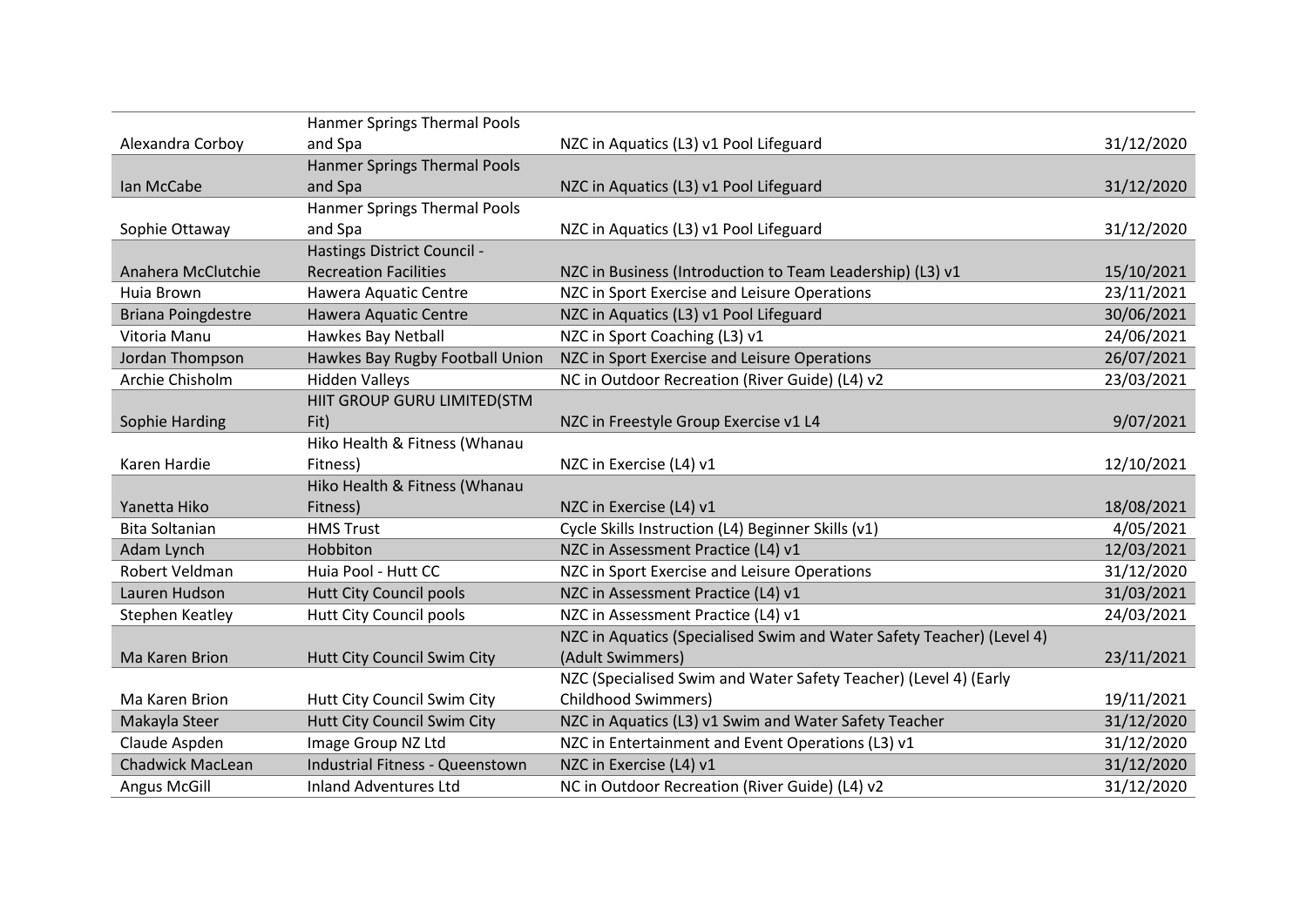| <b>Ethan Roadley</b>    | <b>Inland Adventures Ltd</b>     | NC in Outdoor Recreation (River Guide) (L4) v2                        | 31/12/2020 |
|-------------------------|----------------------------------|-----------------------------------------------------------------------|------------|
| Reece Kennedy           | JillyFish Swim School            | NZC in Assessment Practice (L4) v1                                    | 31/03/2021 |
| Jaimee McDonald         | <b>JM Pilates</b>                | NZC in Exercise (L4) v1                                               | 26/08/2021 |
| Omea Hall               | <b>Johnston Waters</b>           | NZC in Aquatics (L3) v1 Swim and Water Safety Teacher                 | 27/02/2021 |
| Zoe Sosich              | <b>JUMP Swim Schools</b>         | NZC in Aquatics (L3) v1 Swim and Water Safety Teacher                 | 10/12/2021 |
| Jade Sosich             | <b>JUMP Swim Schools</b>         | NZC in Aquatics (L3) v1 Swim and Water Safety Teacher                 | 12/11/2021 |
| <b>Tony Edmonds</b>     | JUMP! Swim Schools Papamoa       | NZC in Aquatics (L3) v1 Swim and Water Safety Teacher                 | 1/09/2021  |
| Clara Gianos            | Just Swim                        | NZC in Aquatics (L3) v1 Swim and Water Safety Teacher                 | 24/11/2021 |
| <b>Michael Trembath</b> | <b>Just Swim</b>                 | NZC in Aquatics (L3) v1 Swim and Water Safety Teacher                 | 2/09/2021  |
| Jenna Powell            | Just Swim                        | NZC in Aquatics (L3) v1 Swim and Water Safety Teacher                 | 2/09/2021  |
| <b>Omri Reading</b>     | <b>Just Swim</b>                 | NZC in Aquatics (L3) v1 Swim and Water Safety Teacher                 | 2/09/2021  |
| Ruth Johnston           | <b>Just Swim</b>                 | NZC in Aquatics (L3) v1 Swim and Water Safety Teacher                 | 1/09/2021  |
| Lukas Chay              | <b>Just Swim</b>                 | NZC in Aquatics (L3) v1 Swim and Water Safety Teacher                 | 17/08/2021 |
| Christine Morgan        | Just Swim                        | NZC in Assessment Practice (L4) v1                                    | 31/12/2020 |
| Aleah Ford              | <b>Just Swim</b>                 | NZC in Aquatics (L3) v1 Swim and Water Safety Teacher                 | 31/12/2020 |
| Caitlin Ealson          | Just Swim                        | NZC in Aquatics (L3) v1 Swim and Water Safety Teacher                 | 16/12/2020 |
| Ailish Sullivan         | <b>Just Swim</b>                 | NZC in Aquatics (L3) v1 Swim and Water Safety Teacher                 | 21/09/2020 |
| Samuel Harrison         | Kaitiaki Adventures Aotearoa     | NC in Outdoor Recreation (River Guide) (L4) v2 Senior Raft Guide      | 31/12/2020 |
|                         |                                  | NZC in Aquatics (Specialised Swim and Water Safety Teacher) (Level 4) |            |
| <b>Seonaid Morrison</b> | Karori Pool                      | (Adaptive Aquatics)                                                   | 31/12/2020 |
| Jennifer Prince         | Kilbirnie Recreation Centre      | NZC in Freestyle Group Exercise v1 L4                                 | 18/12/2020 |
| Krysztov Mucznik        | Kiwi Cave Rafting                | NZC in Outdoor Leadership (L4) v1 Caving                              | 11/03/2021 |
|                         | Kiwi Life Health and Fitness     |                                                                       |            |
| Anthea Carr             | Hawera                           | NZC in Exercise (L4) v1                                               | 1/10/2021  |
| <b>Natalie McNulty</b>  | Kokako Lodge                     | NZC in Outdoor Leadership (Instruction) (L5) v1 (High Ropes)          | 11/03/2021 |
| Ellie Schick            | Kokako Lodge                     | NZC in Outdoor Leadership (Instruction) (L5) v1 (High Ropes)          | 31/12/2020 |
| Nathan Waitai           | Kokiri Marae Keriana Olsen Trust | NZC in Ngā Taonga Tākaro (L3)                                         | 1/12/2021  |
| James Waitai            | Kokiri Marae Keriana Olsen Trust | NZC in Tikanga (Mātauranga Māori)(L2) v1                              | 27/07/2021 |
| Keri Taylor             | <b>KTS Dance</b>                 | NZC in Entertainment and Event Operations (L3) v1                     | 1/09/2021  |
| Mana Williams           | Les Mills - Lambton Quay         | NZC in Pre-choreographed Group Exercise L3 v1                         | 12/03/2021 |
| <b>Augustine Thomas</b> | Les Mills - Lambton Quay         | NZC in Pre-choreographed Group Exercise L3 v1                         | 31/12/2020 |
| Ella Woollett           | Les Mills - Lambton Quay         | NZC in Pre-choreographed Group Exercise L3 v1                         | 31/12/2020 |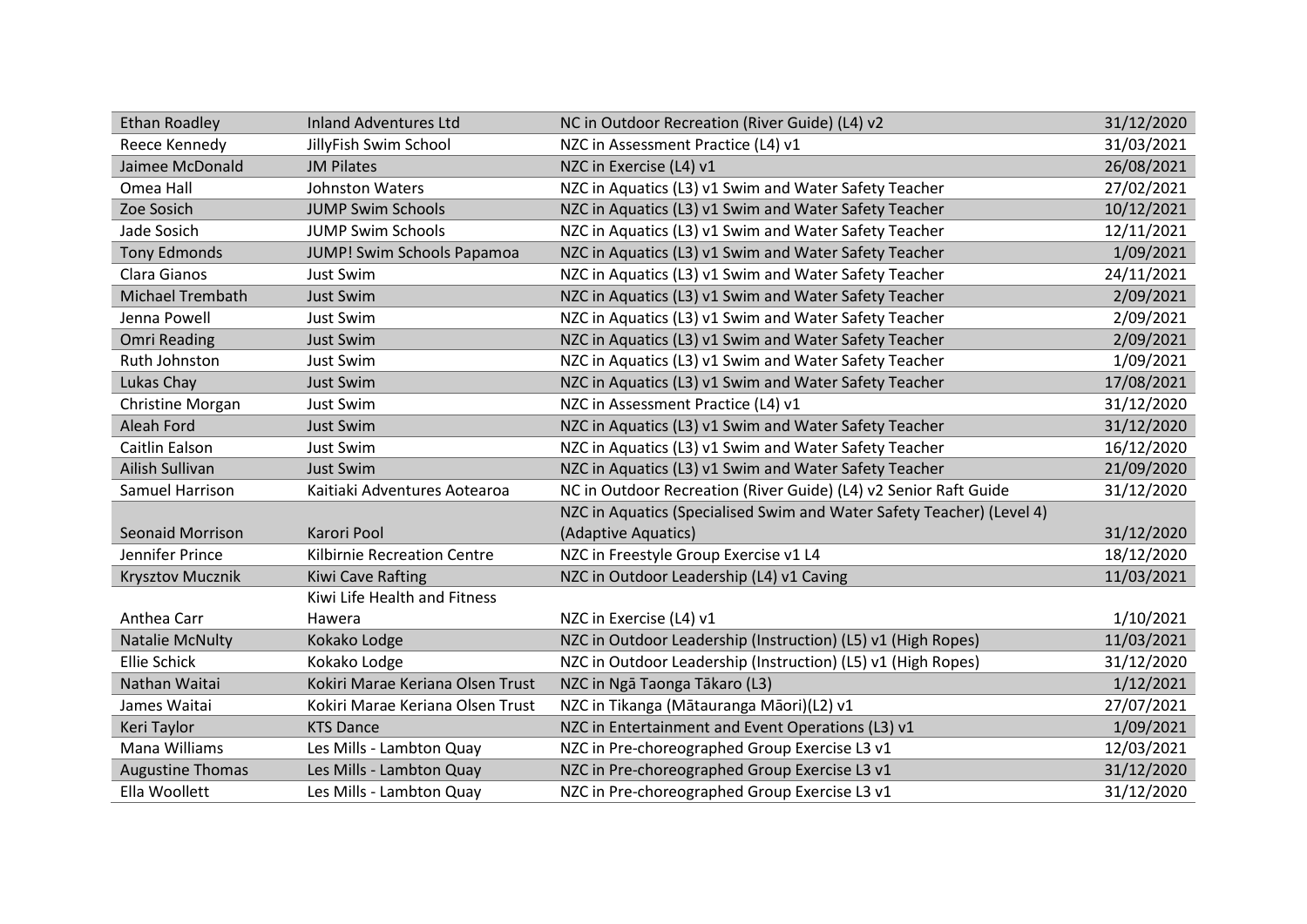| <b>Elodie Rodriguez</b> | Les Mills Auckland City | NZC in Pre-choreographed Group Exercise L3 v1 | 1/05/2021  |
|-------------------------|-------------------------|-----------------------------------------------|------------|
| Kim Coulter             | Les Mills Auckland City | NZC in Pre-choreographed Group Exercise L3 v1 | 1/05/2021  |
| Dannielle Lally         | Les Mills Auckland City | NZC in Pre-choreographed Group Exercise L3 v1 | 11/03/2021 |
| Georgia Brown           | Les Mills Britomart     | NZC in Pre-choreographed Group Exercise L3 v1 | 11/03/2021 |
| <b>Eric Ripley</b>      | Les Mills Britomart     | NZC in Pre-choreographed Group Exercise L3 v1 | 11/03/2021 |
| <b>Ruby Moore</b>       | Les Mills Christchurch  | NZC in Pre-choreographed Group Exercise L3 v1 | 12/03/2021 |
| Hannah Lumsden          | Les Mills Christchurch  | NZC in Pre-choreographed Group Exercise L3 v1 | 12/03/2021 |
| Flavio Pessoa Vianna    | Les Mills Christchurch  | NZC in Exercise (L4) v1                       | 31/12/2020 |
| Camille O'Connor        | Les Mills Dunedin       | NZC in Exercise (L4) v1                       | 31/12/2020 |
| Hamish McMillan         | Les Mills Dunedin       | NZC in Exercise (L4) v1                       | 18/12/2020 |
| <b>Taria Given</b>      | Les Mills Hamilton      | NZC in Pre-choreographed Group Exercise L3 v1 | 1/05/2021  |
| <b>Tresa Shirtcliff</b> | Les Mills Hamilton      | NZC in Pre-choreographed Group Exercise L3 v1 | 1/05/2021  |
| <b>Julie Brice</b>      | Les Mills Hamilton      | NZC in Pre-choreographed Group Exercise L3 v1 | 1/05/2021  |
| <b>Andrew Broekhals</b> | Les Mills Hamilton      | NZC in Pre-choreographed Group Exercise L3 v1 | 12/03/2021 |
| <b>Rachael Street</b>   | Les Mills Hamilton      | NZC in Pre-choreographed Group Exercise L3 v1 | 11/03/2021 |
| Abby Noble-Campbell     | Les Mills Howick        | NZC in Pre-choreographed Group Exercise L3 v1 | 1/05/2021  |
| Manami Sato             | Les Mills Howick        | NZC in Pre-choreographed Group Exercise L3 v1 | 1/04/2021  |
| Jing Xu                 | Les Mills Howick        | NZC in Pre-choreographed Group Exercise L3 v1 | 12/03/2021 |
| Diem Nguyen             | Les Mills Howick        | NZC in Pre-choreographed Group Exercise L3 v1 | 11/03/2021 |
| Nichole Cortesi         | Les Mills Howick        | NZC in Pre-choreographed Group Exercise L3 v1 | 11/03/2021 |
| Hannah Jackson          | Les Mills Howick        | NZC in Pre-choreographed Group Exercise L3 v1 | 11/03/2021 |
| Hwei Gjin Ow            | Les Mills Howick        | NZC in Exercise (L4) v1                       | 31/12/2020 |
| Leonie de Garnham       | Les Mills Hutt City     | NZC in Pre-choreographed Group Exercise L3 v1 | 1/06/2021  |
| Megan Gill              | Les Mills Hutt City     | NZC in Pre-choreographed Group Exercise L3 v1 | 31/12/2020 |
| Pamela Heng             | Les Mills Hutt City     | NZC in Pre-choreographed Group Exercise L3 v1 | 31/12/2020 |
| Aeshka Edwardson        | Les Mills Hutt City     | NZC in Pre-choreographed Group Exercise L3 v1 | 31/12/2020 |
| <b>Meghan Harding</b>   | Les Mills Hutt City     | NZC in Pre-choreographed Group Exercise L3 v1 | 31/12/2020 |
| Sam McLean              | Les Mills Hutt City     | NZC in Pre-choreographed Group Exercise L3 v1 | 31/12/2020 |
| Tareha Webb             | Les Mills New Lynn      | NZC in Pre-choreographed Group Exercise L3 v1 | 1/05/2021  |
| Sarah Baron             | Les Mills New Lynn      | NZC in Pre-choreographed Group Exercise L3 v1 | 1/05/2021  |
| Joash Fahitua           | Les Mills New Lynn      | NZC in Pre-choreographed Group Exercise L3 v1 | 1/05/2021  |
| Dan Li                  | Les Mills New Lynn      | NZC in Pre-choreographed Group Exercise L3 v1 | 11/03/2021 |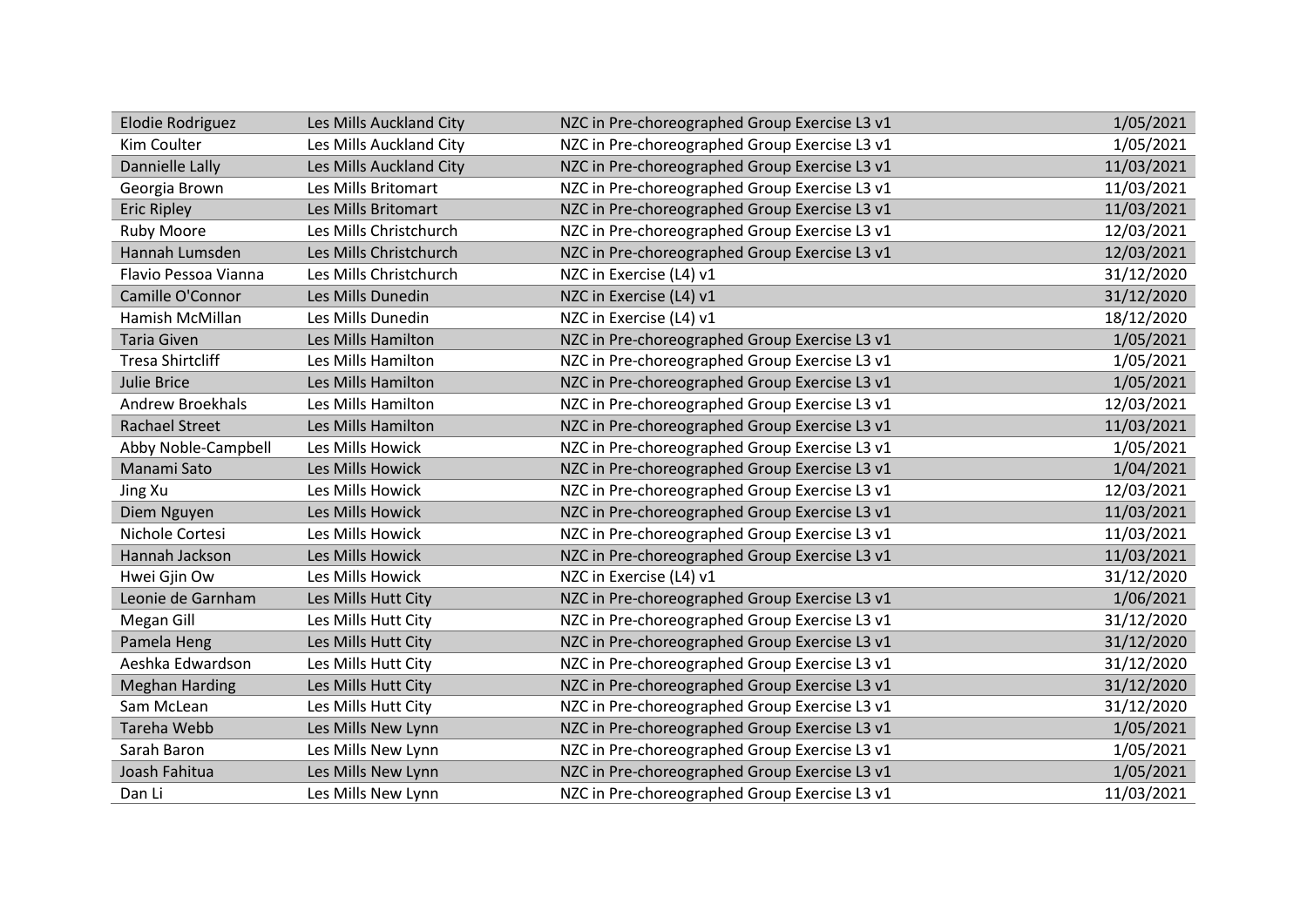| Sarah James            | Les Mills New Lynn                   | NZC in Pre-choreographed Group Exercise L3 v1                         | 11/03/2021 |
|------------------------|--------------------------------------|-----------------------------------------------------------------------|------------|
| Joseph Wrightson       | Les Mills Newmarket                  | NZC in Pre-choreographed Group Exercise L3 v1                         | 1/05/2021  |
| Megan Leach            | Les Mills Newmarket                  | NZC in Pre-choreographed Group Exercise L3 v1                         | 1/04/2021  |
| <b>Grace Stevens</b>   | Les Mills Takapuna                   | NZC in Pre-choreographed Group Exercise L3 v1                         | 1/05/2021  |
| Jenifer Lo             | Les Mills Takapuna                   | NZC in Pre-choreographed Group Exercise L3 v1                         | 1/05/2021  |
| Genevieve Grobler      | Les Mills Takapuna                   | NZC in Pre-choreographed Group Exercise L3 v1                         | 1/04/2021  |
| <b>Melissa Wallis</b>  | Les Mills Takapuna                   | NZC in Pre-choreographed Group Exercise L3 v1                         | 11/03/2021 |
| Martine Matapo-Kolisko | Les Mills Taranaki St                | NZC in Exercise (L4) v1                                               | 8/09/2021  |
| Jacob Carlyon          | Les Mills Taranaki St                | NZC in Exercise (L4) v1                                               | 1/09/2021  |
| Daniel Bognuda         | Les Mills Taranaki St                | NZC in Pre-choreographed Group Exercise L3 v1                         | 31/12/2020 |
| Pia Wickstead          | Les Mills Taranaki St                | NZC in Pre-choreographed Group Exercise L3 v1                         | 31/12/2020 |
| Amy Koay               | Les Mills Taranaki St                | NZC in Pre-choreographed Group Exercise L3 v1                         | 31/12/2020 |
| Seth Bocknek           | Les Mills Taranaki St                | NZC in Pre-choreographed Group Exercise L3 v1                         | 31/12/2020 |
|                        | Lido Aquatic Centre (CLM)            |                                                                       |            |
| Torijan Lyne-Lewis     | (Palmerston North Aquatics Ltd)      | NZC in Sport Exercise and Leisure Operations                          | 9/11/2021  |
|                        | Lido Aquatic Centre (CLM)            |                                                                       |            |
| Daniel McGaffin        | (Palmerston North Aquatics Ltd)      | NZC in Aquatics (L3) v1 Pool Lifeguard                                | 18/12/2020 |
| Carl Woodward          | Lifeskills Taranaki                  | NZC in Aquatics (L3) v1 Swim and Water Safety Teacher                 | 31/12/2020 |
|                        | <b>Lincoln University Recreation</b> |                                                                       |            |
| Scarlett Sole          | Centre                               | NZC in Pre-choreographed Group Exercise L3 v1                         | 31/12/2020 |
|                        | Live Free Health and Fitness         |                                                                       |            |
| Kylie Kahukiwa         | Gisborne                             | NZC in Sport Exercise and Leisure Operations                          | 31/12/2020 |
| <b>Chris McIvor</b>    | Maca Sports Leadership               | NZC in Tikanga (Mātauranga Māori)(L2) v1                              | 31/12/2020 |
|                        |                                      | NZC in Aquatics (Specialised Swim and Water Safety Teacher) (Level 4) |            |
| Linda Howes            | Mairangi Swim School                 | (Stroke Mechanics)                                                    | 19/04/2021 |
|                        |                                      | NZC (Specialised Swim and Water Safety Teacher) (Level 4) (Early      |            |
| Linda Howes            | Mairangi Swim School                 | <b>Childhood Swimmers)</b>                                            | 13/04/2021 |
| Linda Howes            | Mairangi Swim School                 | NZC in Aquatics (L3) v1 Swim and Water Safety Teacher                 | 31/03/2021 |
| Celeste Kernohan       | <b>Makino Aquatic Centre</b>         | NZC in Aquatics (L3) v1 Pool Lifeguard                                | 1/06/2021  |
| Celeste Kernohan       | <b>Makino Aquatic Centre</b>         | NZC in Sport Exercise and Leisure Operations                          | 12/12/2020 |
| Victoria Pilling       | Makoura College                      | NZC in Outdoor Leadership (L4) v1 Mountain Biking (Grade 2)           | 22/04/2021 |
| Jonty Robinson         | Manawatu Theatre Society             | NZC in Entertainment and Event Operations (L3) v1                     | 31/12/2020 |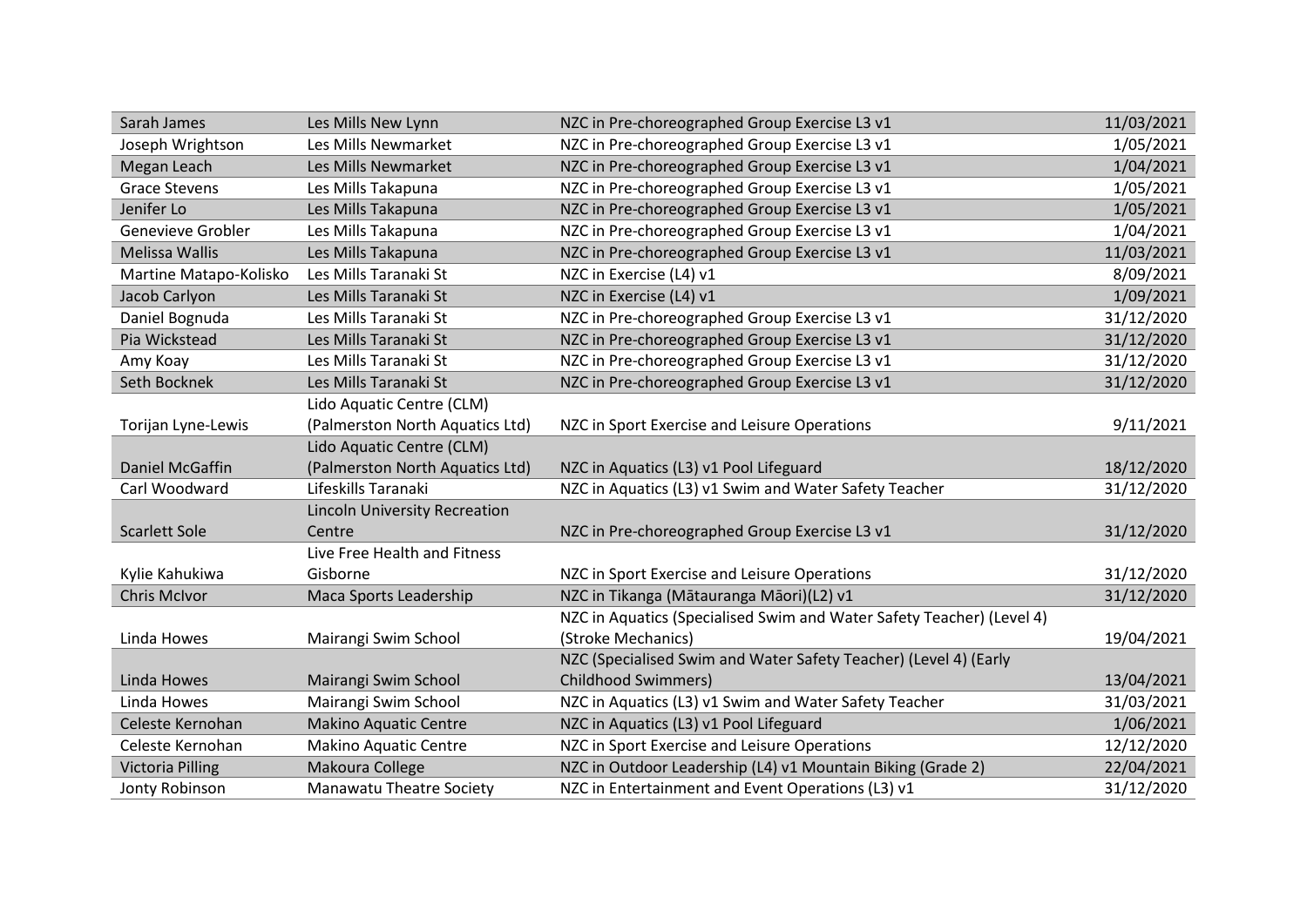|                           | Manurewa Pool and Leisure      |                                              |            |
|---------------------------|--------------------------------|----------------------------------------------|------------|
| <b>Catherine Barr</b>     | Centre                         | NZC in Freestyle Group Exercise v1 L4        | 13/12/2021 |
|                           | Manurewa Pool and Leisure      |                                              |            |
| Lukan Paitai-Tuiatua      | Centre                         | NZC in Sport Exercise and Leisure Operations | 18/08/2021 |
| <b>Oliver Mandeno</b>     | Marlborough Lines Stadium 2000 | NZC in Aquatics (L3) v1 Pool Lifeguard       | 19/11/2021 |
| Coin Baker                | Marlborough Lines Stadium 2000 | NZC in Aquatics (L3) v1 Pool Lifeguard       | 9/11/2021  |
| Joshua Clamp              | Marlborough Lines Stadium 2000 | NZC in Aquatics (L3) v1 Pool Lifeguard       | 9/11/2021  |
| Jasmine Howes             | Marlborough Lines Stadium 2000 | NZC in Aquatics (L3) v1 Pool Lifeguard       | 9/11/2021  |
| Liam Clamp                | Marlborough Lines Stadium 2000 | NZC in Aquatics (L3) v1 Pool Lifeguard       | 9/11/2021  |
| <b>Ricky White</b>        | Marlborough Lines Stadium 2000 | NZC in Freestyle Group Exercise v1 L4        | 17/08/2021 |
| Rebecca Davidson          | Marlborough Lines Stadium 2000 | NZC in Freestyle Group Exercise v1 L4        | 1/08/2021  |
| Joanne Hawker             | Marlborough Lines Stadium 2000 | NZC in Exercise (L4) v1                      | 1/06/2021  |
| Natasha Harris            | Marlborough Lines Stadium 2000 | NZC in Exercise (L4) v1                      | 22/04/2021 |
| Anna McDermid             | Marlborough Lines Stadium 2000 | NZC in Exercise (L4) v1                      | 23/03/2021 |
| <b>Ricky White</b>        | Marlborough Lines Stadium 2000 | NZC in Exercise (L4) v1                      | 31/12/2020 |
| Rachel Mason              | Marlborough Lines Stadium 2000 | NZC in Sport Coaching (L3) v1                | 31/12/2020 |
| Rebecca Newport           | Marlborough Lines Stadium 2000 | NZC in Sport Coaching (L3) v1                | 31/12/2020 |
| Karyn Baunton             | Marlborough Lines Stadium 2000 | NZC in Sport Coaching (L3) v1                | 31/12/2020 |
| <b>Tania Posa</b>         | Marlborough Lines Stadium 2000 | NZC in Sport Coaching (L3) v1                | 31/12/2020 |
|                           | Massey Park Pool (CLM) (Massey |                                              |            |
| Huritau Taylor            | Park Aquatics Ltd)             | NZC in Sport Exercise and Leisure Operations | 9/11/2021  |
|                           | Massey Park Pool (CLM) (Massey |                                              |            |
| <b>Karl Wilson</b>        | Park Aquatics Ltd)             | NZC in Sport Exercise and Leisure Operations | 9/11/2021  |
| Helen-Mary Healey-        | Massey Park Pool (CLM) (Massey |                                              |            |
| Pratt                     | Park Aquatics Ltd)             | NZC in Sport Exercise and Leisure Operations | 18/08/2021 |
|                           | Massey Park Pool (CLM) (Massey |                                              |            |
| <b>Narin Barrett</b>      | Park Aquatics Ltd)             | NZC in Sport Exercise and Leisure Operations | 17/08/2021 |
|                           | Massey Park Pool (CLM) (Massey |                                              |            |
| <b>William Teriitanoa</b> | Park Aquatics Ltd)             | NZC in Sport Exercise and Leisure Operations | 16/07/2021 |
|                           | Massey Park Pool (CLM) (Massey |                                              |            |
| Juanita Johnson           | Park Aquatics Ltd)             | NZC in Sport Exercise and Leisure Operations | 16/07/2021 |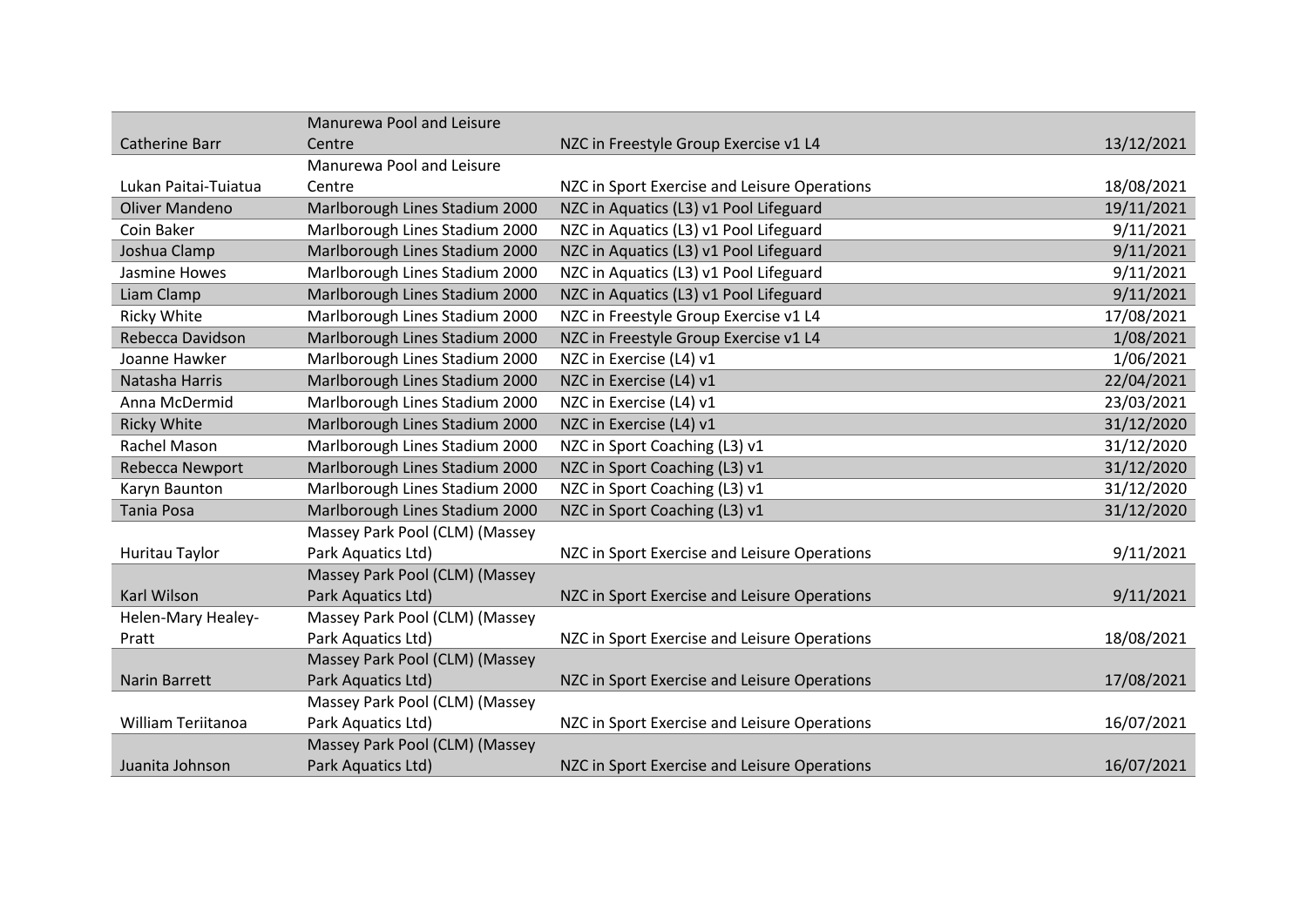|                        | Massey Park Pool (CLM) (Massey    |                                              |            |
|------------------------|-----------------------------------|----------------------------------------------|------------|
| Alana Hovelle          | Park Aquatics Ltd)                | NZC in Sport Exercise and Leisure Operations | 16/07/2021 |
|                        | Massey Park Pool (CLM) (Massey    |                                              |            |
| <b>Brooke Cutfield</b> | Park Aquatics Ltd)                | NZC in Sport Exercise and Leisure Operations | 26/05/2021 |
|                        | Massey Park Pool (CLM) (Massey    |                                              |            |
| <b>Nathaniel Brown</b> | Park Aquatics Ltd)                | NZC in Sport Exercise and Leisure Operations | 26/05/2021 |
|                        | Massey Park Pool (CLM) (Massey    |                                              |            |
| <b>Cullen Olsen</b>    | Park Aquatics Ltd)                | NZC in Sport Exercise and Leisure Operations | 26/05/2021 |
|                        | Massey Park Pool (CLM) (Massey    |                                              |            |
| Maleka Busch-Coburn    | Park Aquatics Ltd)                | NZC in Sport Exercise and Leisure Operations | 18/05/2021 |
|                        | Massey Park Pool (CLM) (Massey    |                                              |            |
| Roxanne Beauchamp      | Park Aquatics Ltd)                | NZC in Sport Exercise and Leisure Operations | 1/04/2021  |
|                        | Massey Park Pool (CLM) (Massey    |                                              |            |
| <b>Timothy Fern</b>    | Park Aquatics Ltd)                | NZC in Sport Exercise and Leisure Operations | 1/04/2021  |
|                        | Massey Park Pool (CLM) (Massey    |                                              |            |
| <b>Madison Hopkins</b> | Park Aquatics Ltd)                | NZC in Sport Exercise and Leisure Operations | 1/04/2021  |
|                        | Massey Park Pool (CLM) (Massey    |                                              |            |
| Hannah Fern            | Park Aquatics Ltd)                | NZC in Sport Exercise and Leisure Operations | 1/04/2021  |
|                        | Massey Park Pool (CLM) (Massey    |                                              |            |
| Kelly Tupaea           | Park Aquatics Ltd)                | NZC in Sport Exercise and Leisure Operations | 1/04/2021  |
|                        | Massey Park Pool (CLM) (Massey    |                                              |            |
| Susan Lamont           | Park Aquatics Ltd)                | NZC in Sport Exercise and Leisure Operations | 1/04/2021  |
|                        | Massey Park Pool (CLM) (Massey    |                                              |            |
| Cayley Colyer          | Park Aquatics Ltd)                | NZC in Sport Exercise and Leisure Operations | 1/04/2021  |
|                        | Massey Park Pool (CLM) (Massey    |                                              |            |
| Adayla Williams        | Park Aquatics Ltd)                | NZC in Sport Exercise and Leisure Operations | 31/12/2020 |
|                        | Massey Park Pool (CLM) (Massey    |                                              |            |
| <b>Heather Parsons</b> | Park Aquatics Ltd)                | NZC in Sport Exercise and Leisure Operations | 31/12/2020 |
|                        | <b>Massey University Auckland</b> |                                              |            |
| Lauren Van Rensburg    | <b>Recreation Centre</b>          | NZC in Exercise (L4) v1                      | 1/04/2021  |
| Miska Silvennoinen     | Massey University Gym (Wgtn)      | NZC in Freestyle Group Exercise v1 L4        | 1/10/2021  |
| <b>Brooke Price</b>    | Massey University Gym (Wgtn)      | NZC in Freestyle Group Exercise v1 L4        | 1/10/2021  |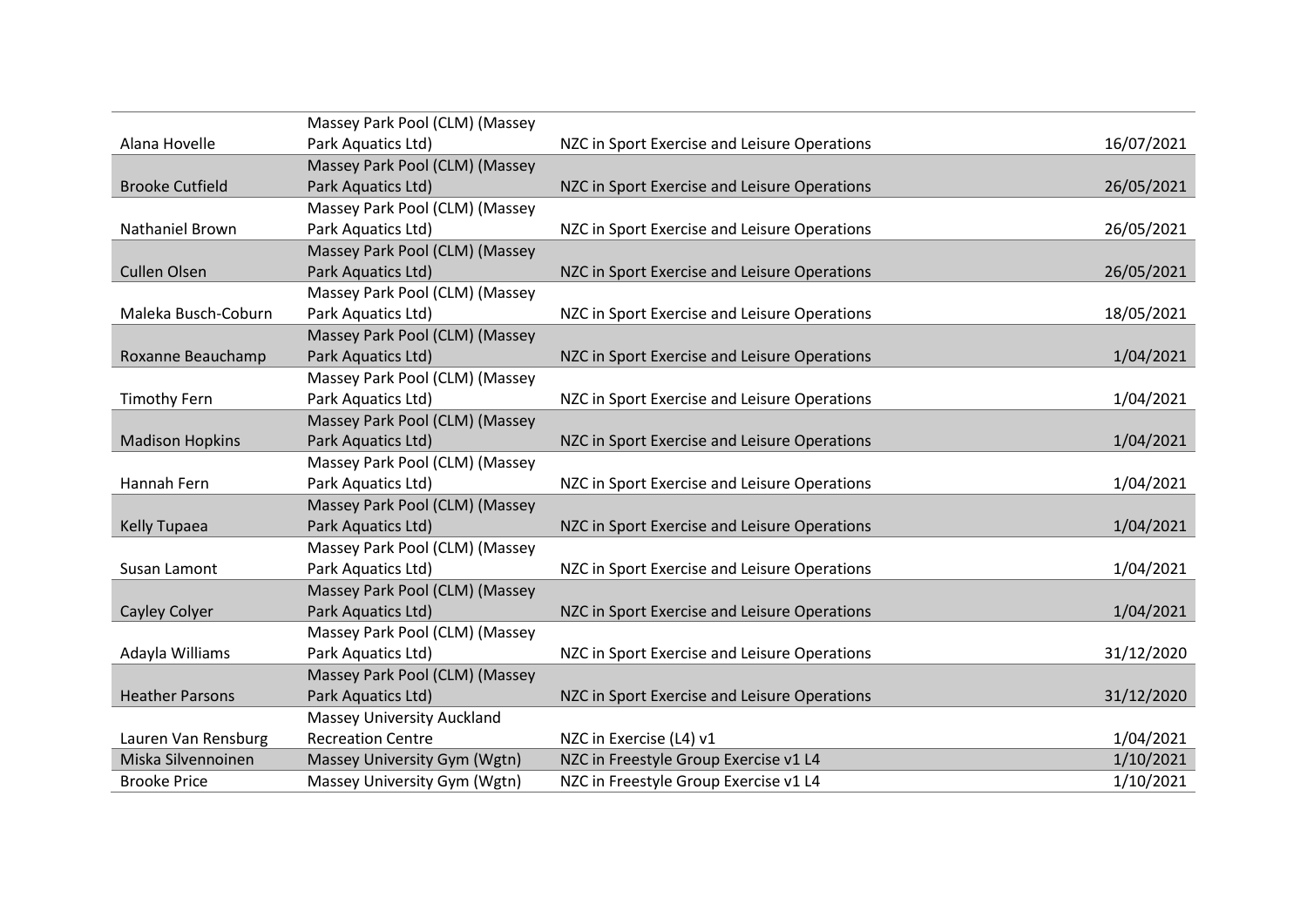| David Driscole        | Massey University Gym (Wgtn)   | NZC in Freestyle Group Exercise v1 L4                                 | 1/09/2021  |
|-----------------------|--------------------------------|-----------------------------------------------------------------------|------------|
| Lachlan Waugh         | Massey University Gym (Wgtn)   | NZC in Exercise (L4) v1                                               | 26/05/2021 |
| Alexandra Bennett     | Massey University Gym (Wgtn)   | NZC in Sport Exercise and Leisure Operations                          | 26/05/2021 |
| Max Tolve             | Massey University Gym (Wgtn)   | NZC in Sport Exercise and Leisure Operations                          | 31/12/2020 |
|                       | McMillan's Aquatic Centre 2021 | NZC (Specialised Swim and Water Safety Teacher) (Level 4) (Early      |            |
| Joanne Grosvenor      | Ltd                            | <b>Childhood Swimmers)</b>                                            | 9/07/2021  |
|                       | McMillan's Aquatic Centre 2021 | NZC in Aquatics (Specialised Swim and Water Safety Teacher) (Level 4) |            |
| Joanne Grosvenor      | Ltd                            | (Adaptive Aquatics)                                                   | 9/07/2021  |
|                       | MiCamp - Lake Taupo Christian  |                                                                       |            |
| Amy Brunt             | Camp                           | NZC in Assistant Outdoor Leadership (L3) v1                           | 13/12/2021 |
|                       | MiCamp - Lake Taupo Christian  |                                                                       |            |
| David Lamond          | Camp                           | NZC in Outdoor Leadership (L4) v1 High Wire                           | 1/10/2021  |
|                       | MiCamp - Lake Whakamaru        |                                                                       |            |
| Kayla McKinnon        | Christian Camp                 | NC in Outdoor Recreation (Leadership) (L3) v1 Kayaking                | 24/09/2021 |
|                       | MiCamp - Lake Whakamaru        |                                                                       |            |
| Robert Brown          | Christian Camp                 | NC in Outdoor Recreation (Leadership) (L3) v1 Kayaking                | 10/02/2021 |
|                       | Mid Western Rugby & Squash     |                                                                       |            |
| <b>Verner Horn</b>    | Club Inc                       | NZC in Exercise (L4) v1                                               | 10/03/2021 |
| Noa Prestel           | Motueka AFC                    | NZC in Sport Coaching (L3) v1                                         | 31/12/2020 |
| <b>Todd Jago</b>      | Motueka Waka Ama Club          | NZC in Sport Coaching (L3) v1                                         | 19/11/2021 |
|                       | Motutapu Outdoor Education     |                                                                       |            |
| <b>Shannon Atkins</b> | Camp                           | NZC in Outdoor Leadership (Instruction) (L5) v1 (High Ropes)          | 1/06/2021  |
|                       | Motutapu Outdoor Education     |                                                                       |            |
| <b>Oliver Smith</b>   | Camp                           | NZC in Outdoor Leadership (Instruction) (L5) v1 (High Ropes)          | 1/06/2021  |
| Isabella Piggin       | Mt Albert Aquatic Centre       | NZC in Aquatics (L3) v1 Swim and Water Safety Teacher                 | 24/11/2021 |
| <b>Ben Collett</b>    | Mt Hobson Academy              | NZC in Sport Officiating (L3) v1                                      | 5/12/2020  |
| Genevieve Poppe       | Multi-Media                    | NZC in Entertainment and Event Technology (Level 4) (Lighting)        | 1/10/2021  |
|                       |                                | NZC in Entertainment and Event Technology (Level 4) (Entertainment    |            |
| Genevieve Poppe       | Multi-Media                    | Rigging)                                                              | 1/10/2021  |
| <b>Ryan McCleery</b>  | <b>Musical Theatre Dunedin</b> | NZC in Entertainment and Event Operations (L3) v1                     | 2/09/2021  |
| <b>Patrick Smit</b>   | <b>Musical Theatre Dunedin</b> | NZC in Entertainment and Event Operations (L3) v1                     | 31/12/2020 |
| Lily Ryan             | Naenae Swimming Club           | NZC in Aquatics (L3) v1 Swim and Water Safety Teacher                 | 16/04/2021 |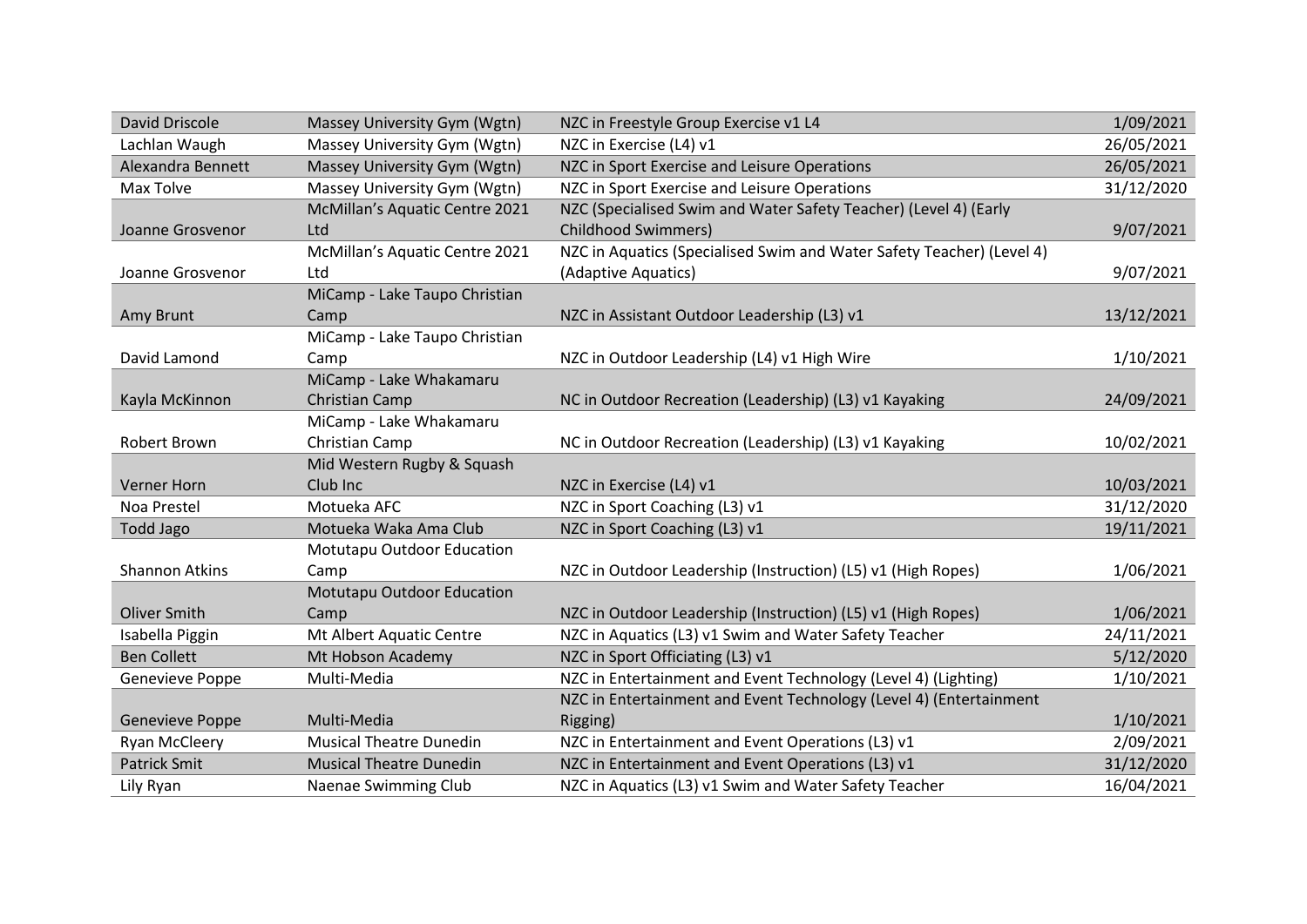| Lilly McClennon            | <b>Naenae Swimming Club</b>      | NZC in Aquatics (L3) v1 Swim and Water Safety Teacher | 13/04/2021 |
|----------------------------|----------------------------------|-------------------------------------------------------|------------|
| Carl Neller                | Napier Aquatic Centre            | NZC in Aquatics (L3) v1 Pool Lifeguard                | 15/10/2021 |
| <b>Ryan Stark</b>          | <b>Napier Aquatic Centre</b>     |                                                       | 8/09/2021  |
| Jared Watene               | <b>Napier Aquatic Centre</b>     | NZC in Aquatics (L3) v1 Pool Lifeguard                | 31/12/2020 |
| David Horrocks             | Napier City Council              | NZC in Entertainment and Event Operations (L3) v1     | 22/04/2021 |
| Shane Byron                | Napier City Council              | NZC in Entertainment and Event Operations (L3) v1     | 11/03/2021 |
| Greer Johnson              | Napier City Council              | NZC in Entertainment and Event Operations (L3) v1     | 11/02/2021 |
| <b>Brent Smith</b>         | Napier City Council              | NZC in Entertainment and Event Operations (L3) v1     | 1/02/2021  |
| <b>Edward Peddle</b>       | Napier City Council              | NZC in Entertainment and Event Operations (L3) v1     | 31/12/2020 |
| <b>Marc Collier</b>        | Napier City Council              | NZC in Entertainment and Event Operations (L3) v1     | 31/12/2020 |
| Suezanna Smith             | <b>Napier City Council</b>       | NZC in Entertainment and Event Operations (L3) v1     | 31/12/2020 |
| Duke Smith-Holley          | Napier City Council              | NZC in Entertainment and Event Operations (L3) v1     | 31/12/2020 |
| <b>Gail Jones</b>          | <b>Napier City Council</b>       | NZC in Entertainment and Event Operations (L3) v1     | 18/12/2020 |
| Jocelyn Baldwin            | Napier City Council              | NZC in Entertainment and Event Operations (L3) v1     | 12/12/2020 |
| <b>Michelle Thomas</b>     | <b>Nelson Aquatics (CLM)</b>     | NZC in Aquatics (L3) v1 Pool Lifeguard                | 1/12/2021  |
| Joseph Stratton            | <b>Nelson Aquatics (CLM)</b>     | NZC in Aquatics (L3) v1 Pool Lifeguard                | 9/11/2021  |
| <b>Madison Watts</b>       | <b>Nelson Aquatics (CLM)</b>     | NZC in Aquatics (L3) v1 Pool Lifeguard                | 20/09/2021 |
| Luke Swift                 | <b>Nelson Aquatics (CLM)</b>     | NZC in Aquatics (L3) v1 Pool Lifeguard                | 17/09/2021 |
| Caitlin Murray             | <b>Nelson Aquatics (CLM)</b>     | NZC in Sport Exercise and Leisure Operations          | 8/09/2021  |
| Celia Hall                 | <b>Nelson Aquatics (CLM)</b>     | NZC in Aquatics (L3) v1 Pool Lifeguard                | 19/08/2021 |
| Nikayla Hedge              | <b>Nelson Aquatics (CLM)</b>     | NZC in Sport Exercise and Leisure Operations          | 23/03/2021 |
| Neil Bond                  | <b>Nelson Aquatics (CLM)</b>     | NZC in Aquatics (L3) v1 Pool Lifeguard                | 31/12/2020 |
| <b>Rhodes Featherstone</b> | <b>New Plymouth Event Venues</b> | NZC in Entertainment and Event Operations (L3) v1     | 27/07/2021 |
| Eli Paurini                | New Plymouth Event Venues        | NZC in Entertainment and Event Operations (L3) v1     | 27/07/2021 |
|                            | New Zealand Aquatic Education &  |                                                       |            |
| Rebecca McMurray           | Training                         | NZC in Aquatics (L3) v1 Swim and Water Safety Teacher | 1/10/2021  |
|                            | New Zealand Aquatic Education &  |                                                       |            |
| Zachary Giffin Munn        | Training                         | NZC in Aquatics (L3) v1 Swim and Water Safety Teacher | 1/10/2021  |
|                            | New Zealand Aquatic Education &  |                                                       |            |
| <b>Benedict Keeley</b>     | <b>Training</b>                  | NZC in Aquatics (L3) v1 Pool Lifeguard                | 17/09/2021 |
|                            | New Zealand Aquatic Education &  |                                                       |            |
| Lori Strobel               | Training                         | NZC in Aquatics (L3) v1 Pool Lifeguard                | 9/09/2021  |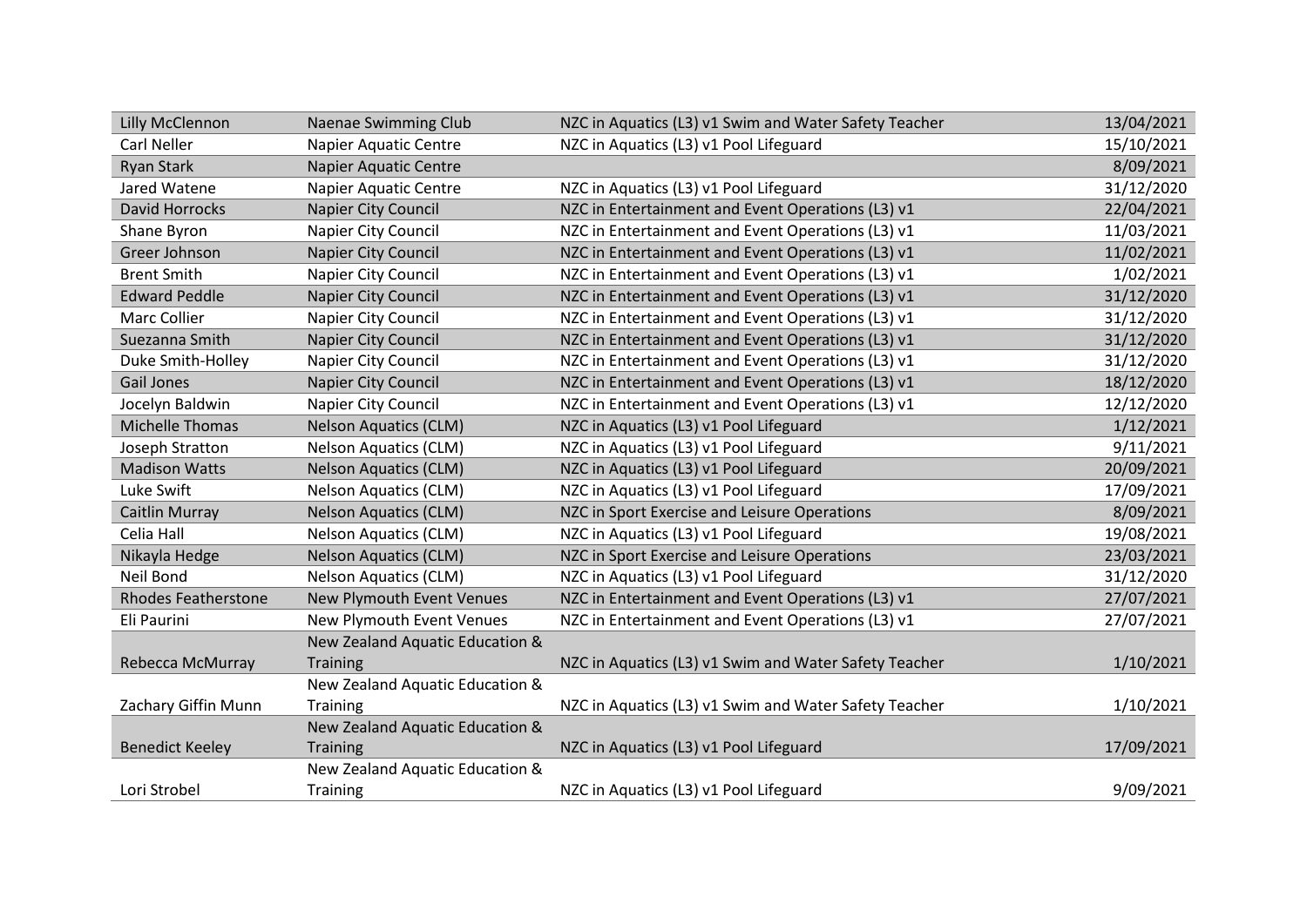| <b>Madeline Saville</b>  | <b>New Zealand Cadet Forces</b> | NZC in Business (Introduction to Team Leadership) (L3) v1  | 9/11/2021  |
|--------------------------|---------------------------------|------------------------------------------------------------|------------|
| Raven Townsend           | <b>New Zealand Cadet Forces</b> | NZC in Business (Introduction to Team Leadership) (L3) v1  | 9/11/2021  |
| <b>Aaron Coster</b>      | <b>New Zealand Cadet Forces</b> | NZC in Adult and Tertiary Teaching (L4) v1                 | 1/10/2021  |
| Shannon Bradley          | <b>New Zealand Cadet Forces</b> | NZC in Adult and Tertiary Teaching (L4) v1                 | 1/10/2021  |
| <b>Rachel Jones</b>      | <b>New Zealand Cadet Forces</b> | NZC in Adult and Tertiary Teaching (L4) v1                 | 1/10/2021  |
| Zoe Moulam               | <b>New Zealand Cadet Forces</b> | NZC in Business (Introduction to Team Leadership) (L3) v1  | 17/09/2021 |
| <b>Grant Porter</b>      | <b>New Zealand Cadet Forces</b> | NZC in Adult and Tertiary Teaching (L4) v1                 | 17/09/2021 |
| Andrew Stopforth         | <b>New Zealand Cadet Forces</b> | NZC in Business (Introduction to Team Leadership) (L3) v1  | 1/09/2021  |
| <b>Byron Coxhead</b>     | <b>New Zealand Cadet Forces</b> | NZC in Adult and Tertiary Teaching (L4) v1                 | 1/09/2021  |
| <b>Troy Chapman</b>      | <b>New Zealand Cadet Forces</b> | NZC in Adult and Tertiary Teaching (L4) v1                 | 1/08/2021  |
| <b>Ashley Kelland</b>    | <b>New Zealand Cadet Forces</b> | NZC in Adult and Tertiary Teaching (L4) v1                 | 1/07/2021  |
| Benjamin Greenwood       | <b>New Zealand Cadet Forces</b> | NZC in Business (Introduction to Team Leadership) (L3) v1  | 15/06/2021 |
| Ryan Monaghan            | <b>New Zealand Cadet Forces</b> | NZC in Business (Introduction to Team Leadership) (L3) v1  | 15/06/2021 |
| Deon Philips             | <b>New Zealand Cadet Forces</b> | NZC in Adult and Tertiary Teaching (L4) v1                 | 7/05/2021  |
| Patrick Hipgrave         | <b>New Zealand Cadet Forces</b> | NC in Outdoor Recreation (Leadership) (L3) v1 Bush Walking | 31/12/2020 |
| Makea Kainuku            | <b>New Zealand Cadet Forces</b> | NZC in Adult and Tertiary Teaching (L4) v1                 | 31/12/2020 |
| Kevin Eastwood           | <b>New Zealand Cadet Forces</b> | NZC in Adult and Tertiary Teaching (L4) v1                 | 31/12/2020 |
| Anthony Reid             | <b>New Zealand Cadet Forces</b> | NZC in Adult and Tertiary Teaching (L4) v1                 | 31/12/2020 |
| Joshua McKenzie          | <b>New Zealand Cadet Forces</b> | Cadet Forces (Foundation Skills) (L2) v1                   | 31/12/2020 |
| <b>Charlie McDonald</b>  | <b>New Zealand Cadet Forces</b> | Cadet Forces (Foundation Skills) (L2) v1                   | 31/12/2020 |
| Jakob Gillespie          | <b>New Zealand Cadet Forces</b> | Cadet Forces (Foundation Skills) (L2) v1                   | 31/12/2020 |
| <b>Matthew Cumming</b>   | <b>New Zealand Cadet Forces</b> | NZC in Adult and Tertiary Teaching (L4) v1                 | 1/12/2020  |
| <b>Scott Kelland</b>     | <b>New Zealand Cadet Forces</b> | NZC in Adult and Tertiary Teaching (L4) v1                 | 1/12/2020  |
| Jonathon Kilgour         | <b>New Zealand Cadet Forces</b> | Cadet Forces (Foundation Skills) (L2) v1                   | 1/12/2020  |
| <b>Luke Sutton</b>       | <b>New Zealand Cadet Forces</b> | Cadet Forces (Foundation Skills) (L2) v1                   | 1/12/2020  |
| <b>William Middleton</b> | <b>New Zealand Cadet Forces</b> | Cadet Forces (Foundation Skills) (L2) v1                   | 1/12/2020  |
| Neiv Sol                 | <b>New Zealand Cadet Forces</b> | Cadet Forces (Foundation Skills) (L2) v1                   | 1/12/2020  |
| Lachlan Chisholm         | <b>New Zealand Cadet Forces</b> | Cadet Forces (Foundation Skills) (L2) v1                   | 1/12/2020  |
| Kane McDonnell           | <b>New Zealand Cadet Forces</b> | Cadet Forces (Foundation Skills) (L2) v1                   | 1/12/2020  |
| Alastair Kilgour         | <b>New Zealand Cadet Forces</b> | Cadet Forces (Foundation Skills) (L2) v1                   | 1/12/2020  |
| Luis Varias              | <b>New Zealand Cadet Forces</b> | Cadet Forces (Foundation Skills) (L2) v1                   | 1/12/2020  |
| Lochlainn Hall           | <b>New Zealand Cadet Forces</b> | Cadet Forces (Foundation Skills) (L2) v1                   | 1/12/2020  |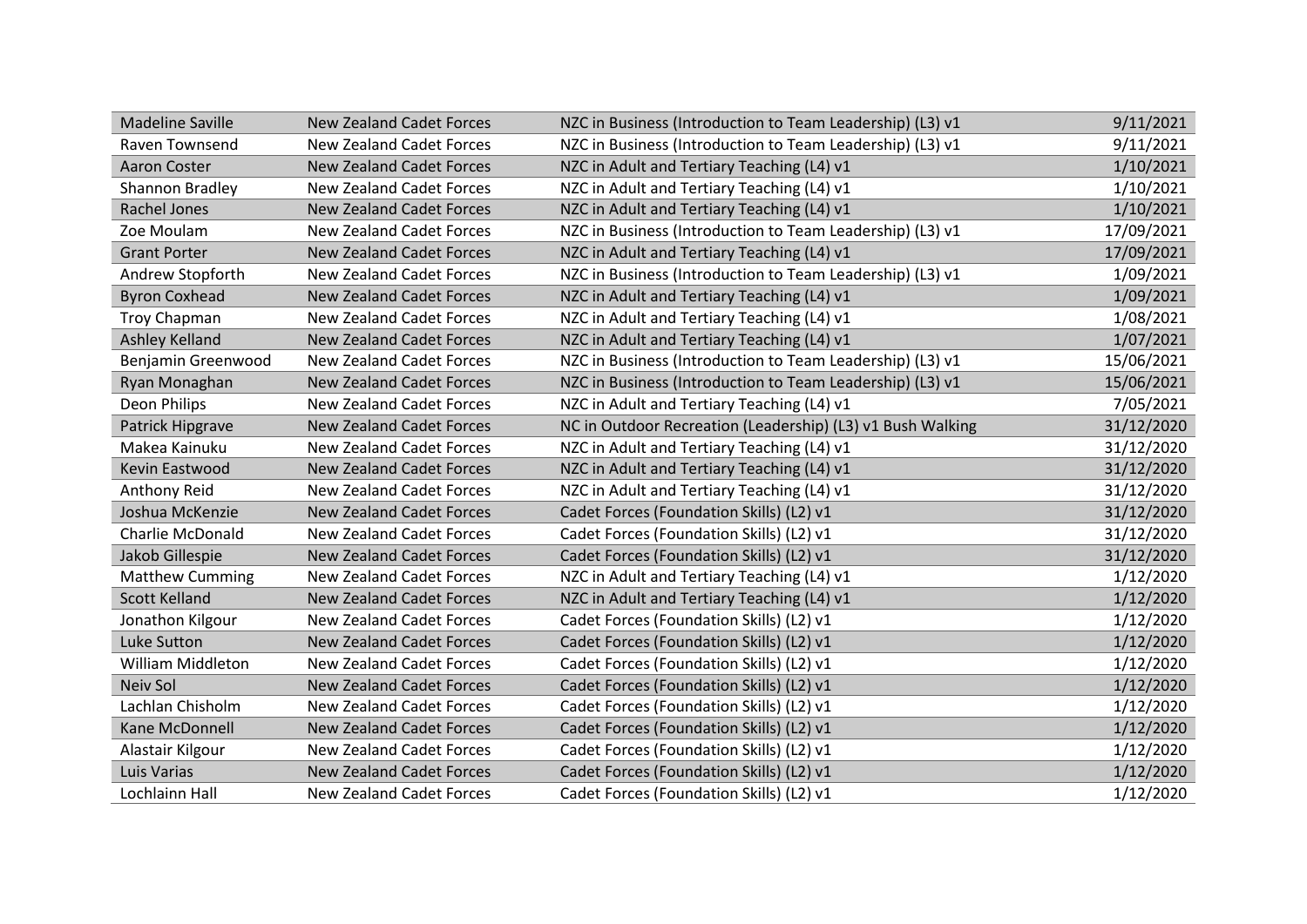| Kaimana Acidera          | <b>New Zealand Cadet Forces</b> | Cadet Forces (Foundation Skills) (L2) v1              | 1/12/2020  |
|--------------------------|---------------------------------|-------------------------------------------------------|------------|
| Lachlan Kingan           | <b>New Zealand Cadet Forces</b> | Cadet Forces (Foundation Skills) (L2) v1              | 1/12/2020  |
| <b>Daniel Binsted</b>    | <b>New Zealand Cadet Forces</b> | Cadet Forces (Foundation Skills) (L2) v1              | 1/12/2020  |
| Lisa Sutton              | <b>New Zealand Cadet Forces</b> | Cadet Forces (Foundation Skills) (L2) v1              | 1/12/2020  |
| Simon Ogden              | New Zealand Ju Jitsu Federation | NZC in Sport Coaching (L3) v1                         | 26/03/2021 |
| Caitlin Erickson         | Newco Events                    | NZC in Entertainment and Event Operations (L3) v1     | 31/12/2020 |
| Rosemary Cruden          | Nga Tawa Diocesan School        | NZC in Outdoor Leadership (L4) v1 Bush                | 9/09/2021  |
| Tyla McMullen            | Northern Arena                  | NZC in Pre-choreographed Group Exercise L3 v1         | 1/06/2021  |
| Melissa Baxter-Mackay    | Northern Arena                  | NZC in Pre-choreographed Group Exercise L3 v1         | 1/04/2021  |
|                          | Northern Southland Amateur      |                                                       |            |
| Imogen Highfield         | <b>Swimming Club</b>            | NZC in Aquatics (L3) v1 Swim and Water Safety Teacher | 1/12/2021  |
| Chantel Lindsay          | NRG Health and Fitness          | NZC in Assessment Practice (L4) v1                    | 1/03/2021  |
| Rachelle Macfie          | NZ SKI - Coronet Peak           | NZC in Alpine Resort Operations (L3) v1               | 18/11/2021 |
| Kieran McDonald          | NZ SKI - Coronet Peak           | NZC in Alpine Resort Operations (L3) v1               | 18/11/2021 |
| Magali Pantaleone        | NZ SKI - Coronet Peak           | NZC in Alpine Resort Operations (L3) v1               | 18/11/2021 |
| Jemimah Townsend         | NZ SKI - Coronet Peak           | NZC in Alpine Resort Operations (L3) v1               | 18/11/2021 |
| <b>Wyatt Channings</b>   | NZ SKI - Coronet Peak           | NZC in Alpine Resort Operations (L3) v1               | 18/11/2021 |
| Ludmila Vlckova          | NZ SKI - Coronet Peak           | NZC in Alpine Resort Operations (L3) v1               | 18/11/2021 |
| Maria Laguna Donoso      | NZ SKI - Coronet Peak           | NZC in Alpine Resort Operations (L3) v1               | 18/11/2021 |
| <b>Isaac Harmelin</b>    | NZ SKI - Coronet Peak           | NZC in Alpine Resort Operations (L3) v1               | 9/11/2021  |
| Jane Rabbidge            | NZ SKI - Coronet Peak           | NZC in Alpine Resort Operations (L3) v1               | 7/11/2021  |
| Dagmar Smeink            | NZ SKI - Coronet Peak           | NZC in Alpine Resort Operations (L3) v1               | 7/11/2021  |
| <b>Bronagh Hennessy</b>  | NZ SKI - Coronet Peak           | NZC in Alpine Resort Operations (L3) v1               | 29/10/2021 |
| <b>Isabelle Chandler</b> | NZ SKI - Coronet Peak           | NZC in Alpine Resort Operations (L3) v1               | 29/10/2021 |
| Ceris Burgues            | NZ SKI - Coronet Peak           | NZC in Alpine Resort Operations (L3) v1               | 29/10/2021 |
| Adam Welsh               | NZ SKI - Coronet Peak           | NZC in Alpine Resort Operations (L3) v1               | 28/10/2021 |
| <b>Ellie Kerrisk</b>     | NZ SKI - Coronet Peak           | NZC in Alpine Resort Operations (L3) v1               | 28/10/2021 |
| Amber Lamont-Bennett     | NZ SKI - Coronet Peak           | NZC in Alpine Resort Operations (L3) v1               | 28/10/2021 |
| <b>Maxine Grey</b>       | NZ SKI - Coronet Peak           | NZC in Alpine Resort Operations (L3) v1               | 28/10/2021 |
| <b>Megan Gross</b>       | NZ SKI - Coronet Peak           | NZC in Alpine Resort Operations (L3) v1               | 28/10/2021 |
| <b>Charlotte Basire</b>  | NZ SKI - Coronet Peak           | NZC in Alpine Resort Operations (L3) v1               | 28/10/2021 |
| Jackeline Cavani Rocha   | NZ SKI - Coronet Peak           | NZC in Alpine Resort Operations (L3) v1               | 28/10/2021 |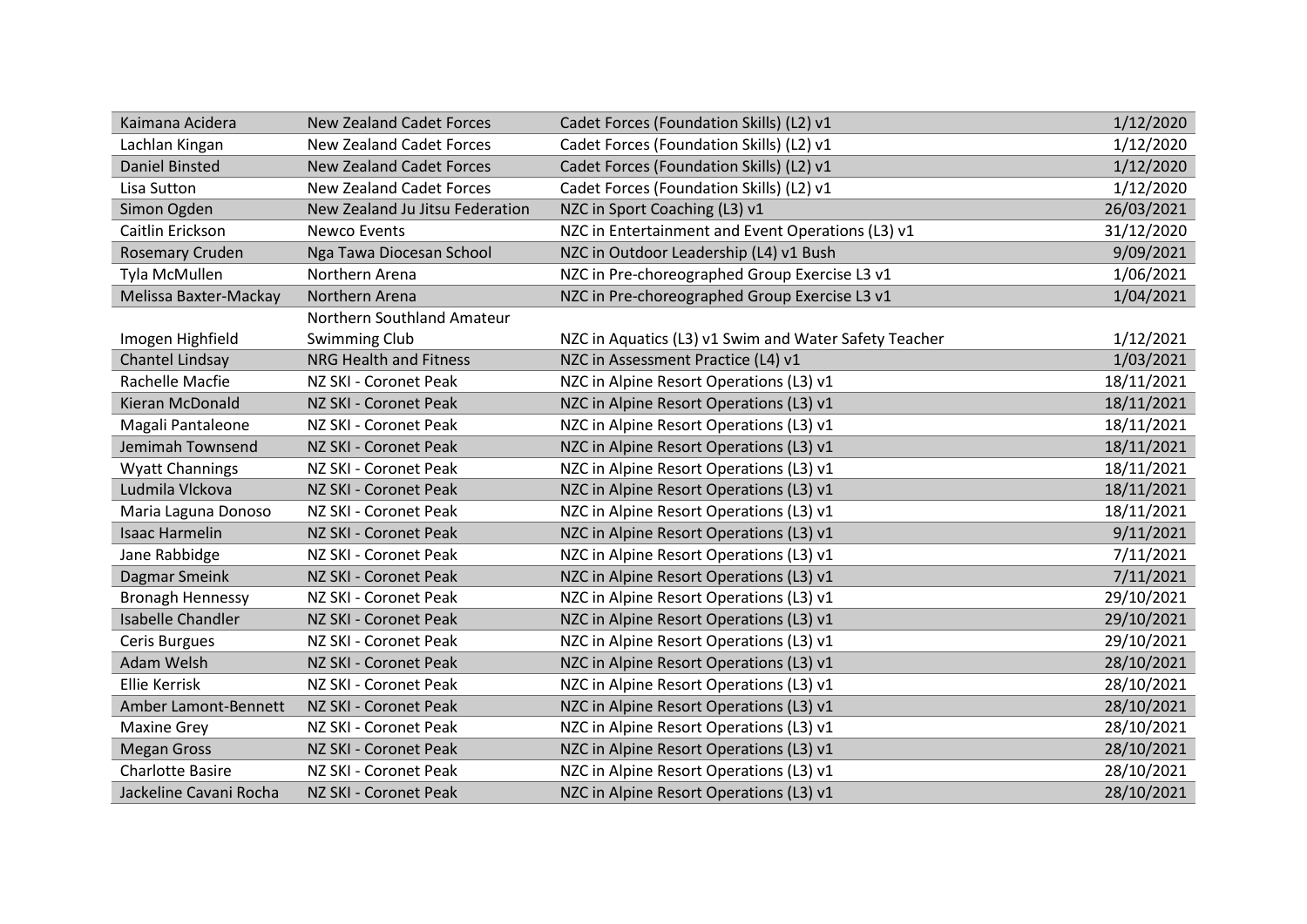| Andrew Graham          | NZ SKI - Coronet Peak | NZC in Alpine Resort Operations (L3) v1                | 27/10/2021 |
|------------------------|-----------------------|--------------------------------------------------------|------------|
| Phoebe Brown           | NZ SKI - Coronet Peak | NZC in Alpine Resort Operations (L3) v1                | 26/10/2021 |
| Joshua Devaney         | NZ SKI - Coronet Peak | NZC in Snowsport Equipment (L4) v1 Workshop Technician | 26/10/2021 |
| Siobhan Hazlett        | NZ SKI - Coronet Peak | NZC in Alpine Resort Operations (L3) v1                | 25/10/2021 |
| <b>Tony Clune</b>      | NZ SKI - Coronet Peak | NZC in Alpine Resort Operations (L3) v1                | 25/10/2021 |
| Shania Kuipers         | NZ SKI - Coronet Peak | NZC in Alpine Resort Operations (L3) v1                | 25/10/2021 |
| Benjamin Greenwood     | NZ SKI - Coronet Peak | NZC in Alpine Resort Operations (L3) v1                | 25/10/2021 |
| Erin Scholes           | NZ SKI - Coronet Peak | NZC in Alpine Resort Operations (L3) v1                | 25/10/2021 |
| Alexandra Aguilar      | NZ SKI - Coronet Peak | NZC in Alpine Resort Operations (L3) v1                | 25/10/2021 |
| Jade Backhouse-Smith   | NZ SKI - Coronet Peak | NZC in Alpine Resort Operations (L3) v1                | 25/10/2021 |
| Nikita Adlam           | NZ SKI - Coronet Peak | NZC in Alpine Resort Operations (L3) v1                | 25/10/2021 |
| Niki Nakao             | NZ SKI - Coronet Peak | NZC in Alpine Resort Operations (L3) v1                | 25/10/2021 |
| Bianca de Jong         | NZ SKI - Coronet Peak | NZC in Alpine Resort Operations (L3) v1                | 25/10/2021 |
| Ana Portugues Barriera |                       |                                                        |            |
| C Simoes               | NZ SKI - Coronet Peak | NZC in Alpine Resort Operations (L3) v1                | 25/10/2021 |
| Georgina Chandler      | NZ SKI - Coronet Peak | NZC in Alpine Resort Operations (L3) v1                | 25/10/2021 |
| Alexis Van Ieperen     | NZ SKI - Coronet Peak | NZC in Alpine Resort Operations (L3) v1                | 25/10/2021 |
| Eric Vaudroz           | NZ SKI - Coronet Peak | NZC in Alpine Resort Operations (L3) v1                | 25/10/2021 |
| Nina Harrap            | NZ SKI - Coronet Peak | NZC in Alpine Resort Operations (L3) v1                | 25/10/2021 |
| Olivia Jackson         | NZ SKI - Coronet Peak | NZC in Alpine Resort Operations (L3) v1                | 25/10/2021 |
| <b>Kennan King</b>     | NZ SKI - Coronet Peak | NZC in Alpine Resort Operations (L3) v1                | 25/10/2021 |
| <b>Martin Kalas</b>    | NZ SKI - Coronet Peak | NZC in Alpine Resort Operations (L3) v1                | 25/10/2021 |
| Jeremy Adelin          | NZ SKI - Coronet Peak | NZC in Alpine Resort Operations (L3) v1                | 25/10/2021 |
| Joseph Sandford        | NZ SKI - Coronet Peak | NZC in Alpine Resort Operations (L3) v1                | 25/10/2021 |
| Jessica Schalburg-     |                       |                                                        |            |
| Clayton                | NZ SKI - Coronet Peak | NZC in Alpine Resort Operations (L3) v1                | 25/10/2021 |
| Rebecca Brand          | NZ SKI - Coronet Peak | NZC in Alpine Resort Operations (L3) v1                | 25/10/2021 |
| <b>Haley Hollows</b>   | NZ SKI - Coronet Peak | NZC in Alpine Resort Operations (L3) v1                | 25/10/2021 |
| <b>William Summers</b> | NZ SKI - Coronet Peak | NZC in Alpine Resort Operations (L3) v1                | 25/10/2021 |
| Rhys van Munster       | NZ SKI - Coronet Peak | NZC in Alpine Resort Operations (L3) v1                | 25/10/2021 |
| Jack Gilpin            | NZ SKI - Coronet Peak | NZC in Alpine Resort Operations (L3) v1                | 25/10/2021 |
| Olivia Coddington      | NZ SKI - Coronet Peak | NZC in Alpine Resort Operations (L3) v1                | 25/10/2021 |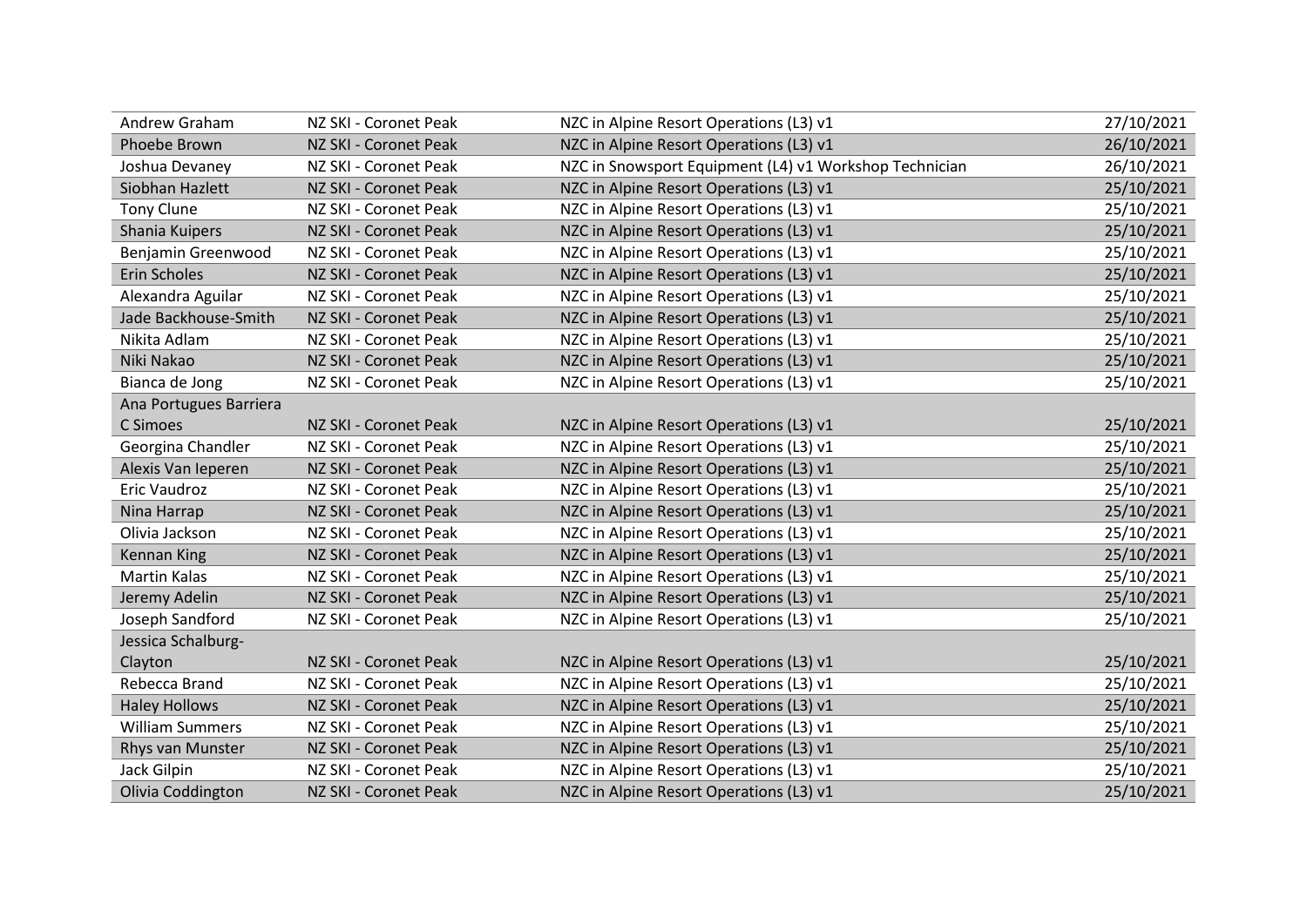| Jake Rudd               | NZ SKI - Coronet Peak | NZC in Alpine Resort Operations (L3) v1 | 25/10/2021 |
|-------------------------|-----------------------|-----------------------------------------|------------|
| <b>Taylor Beswarick</b> | NZ SKI - Coronet Peak | NZC in Alpine Resort Operations (L3) v1 | 25/10/2021 |
| Joanna Szkotak          | NZ SKI - Coronet Peak | NZC in Alpine Resort Operations (L3) v1 | 25/10/2021 |
| Annabelle Ferguson      | NZ SKI - Coronet Peak | NZC in Alpine Resort Operations (L3) v1 | 25/10/2021 |
| Alexandra Kingi         | NZ SKI - Coronet Peak | NZC in Alpine Resort Operations (L3) v1 | 25/10/2021 |
| <b>Shane Adams</b>      | NZ SKI - Coronet Peak | NZC in Alpine Resort Operations (L3) v1 | 25/10/2021 |
| Conor Horn              | NZ SKI - Coronet Peak | NZC in Alpine Resort Operations (L3) v1 | 25/10/2021 |
| <b>Keeleigh Fleming</b> | NZ SKI - Coronet Peak | NZC in Alpine Resort Operations (L3) v1 | 25/10/2021 |
| Shaun Cotter-Cox        | NZ SKI - Coronet Peak | NZC in Alpine Resort Operations (L3) v1 | 25/10/2021 |
| Laura Clark             | NZ SKI - Coronet Peak | NZC in Alpine Resort Operations (L3) v1 | 25/10/2021 |
| Madeleine Foster        | NZ SKI - Coronet Peak | NZC in Alpine Resort Operations (L3) v1 | 25/10/2021 |
| Samuel Metcalfe         | NZ SKI - Coronet Peak | NZC in Alpine Resort Operations (L3) v1 | 25/10/2021 |
| Marianne Sonner         | NZ SKI - Coronet Peak | NZC in Alpine Resort Operations (L3) v1 | 25/10/2021 |
| Carla Silvain           | NZ SKI - Coronet Peak | NZC in Alpine Resort Operations (L3) v1 | 25/10/2021 |
| Jessica Amat            | NZ SKI - Coronet Peak | NZC in Alpine Resort Operations (L3) v1 | 25/10/2021 |
| Samantha Anderson       | NZ SKI - Coronet Peak | NZC in Alpine Resort Operations (L3) v1 | 25/10/2021 |
| Nangkita O'Brien        | NZ SKI - Coronet Peak | NZC in Alpine Resort Operations (L3) v1 | 25/10/2021 |
| James Stafford          | NZ SKI - Coronet Peak | NZC in Alpine Resort Operations (L3) v1 | 25/10/2021 |
| Shea Hickman            | NZ SKI - Coronet Peak | NZC in Alpine Resort Operations (L3) v1 | 25/10/2021 |
| India Hargrave-Smith    | NZ SKI - Coronet Peak | NZC in Alpine Resort Operations (L3) v1 | 25/10/2021 |
| Allegra Boyd-Slawson    | NZ SKI - Coronet Peak | NZC in Alpine Resort Operations (L3) v1 | 25/10/2021 |
| Catrina Dillon          | NZ SKI - Coronet Peak | NZC in Alpine Resort Operations (L3) v1 | 25/10/2021 |
| Joshua Coombridge       | NZ SKI - Coronet Peak | NZC in Alpine Resort Operations (L3) v1 | 25/10/2021 |
| <b>Grace Challies</b>   | NZ SKI - Coronet Peak | NZC in Alpine Resort Operations (L3) v1 | 25/10/2021 |
| Meaghan Robertson       |                       |                                         |            |
| Serjeantson             | NZ SKI - Coronet Peak | NZC in Alpine Resort Operations (L3) v1 | 25/10/2021 |
| Sean Toms               | NZ SKI - Coronet Peak | NZC in Alpine Resort Operations (L3) v1 | 25/10/2021 |
| Philippe Van Der Put    | NZ SKI - Coronet Peak | NZC in Alpine Resort Operations (L3) v1 | 25/10/2021 |
| Samuel Oakden           | NZ SKI - Coronet Peak | NZC in Alpine Resort Operations (L3) v1 | 25/10/2021 |
| Lucas Skene             | NZ SKI - Coronet Peak | NZC in Alpine Resort Operations (L3) v1 | 25/10/2021 |
| <b>Bradford Carty</b>   | NZ SKI - Coronet Peak | NZC in Alpine Resort Operations (L3) v1 | 25/10/2021 |
| Alister Jenkins         | NZ SKI - Coronet Peak | NZC in Alpine Resort Operations (L3) v1 | 25/10/2021 |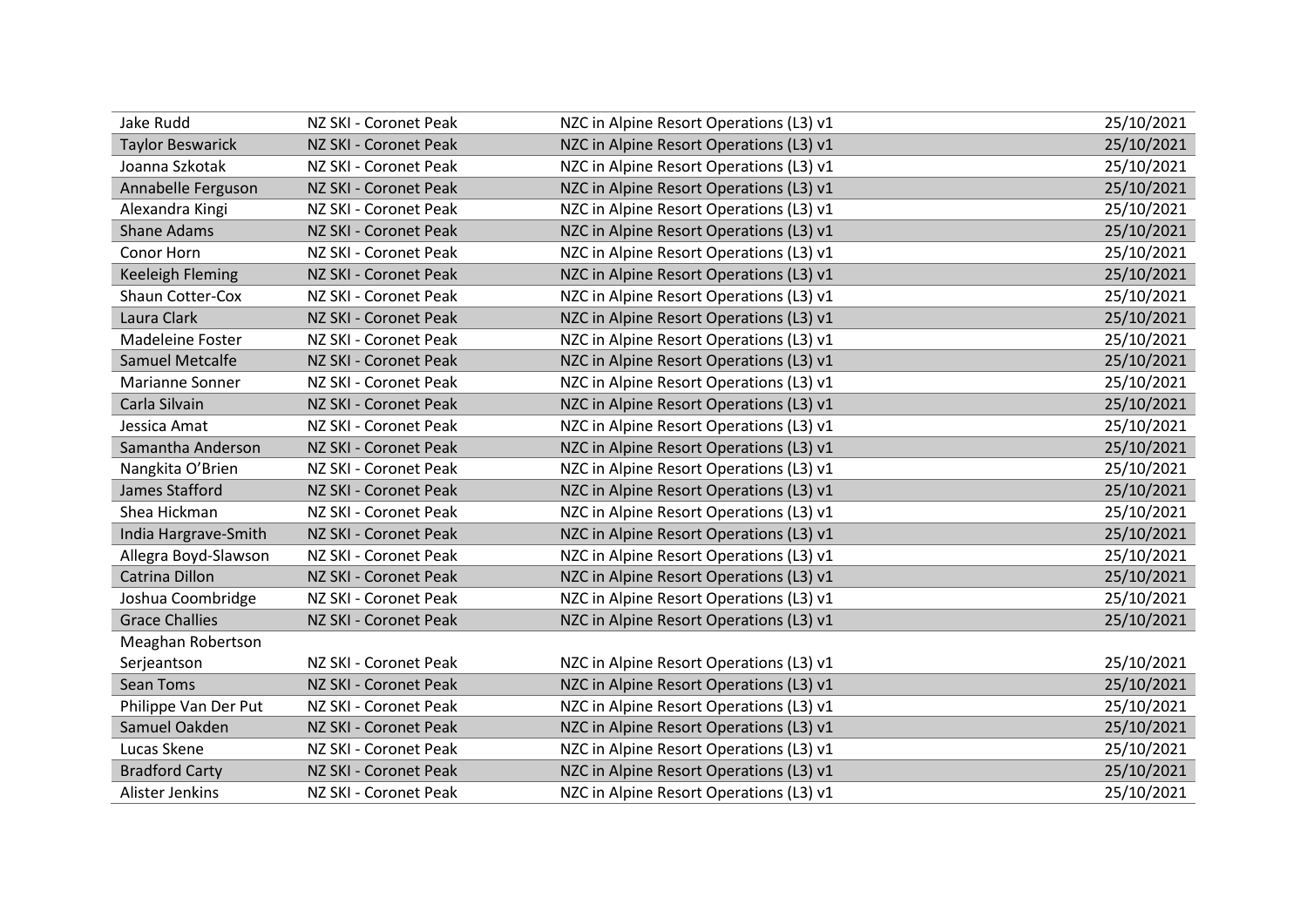| <b>Emma Fanning</b>     | NZ SKI - Coronet Peak | NZC in Alpine Resort Operations (L3) v1 | 25/10/2021 |
|-------------------------|-----------------------|-----------------------------------------|------------|
| Mayson Jordan           | NZ SKI - Coronet Peak | NZC in Alpine Resort Operations (L3) v1 | 25/10/2021 |
| Paige Fairweather       | NZ SKI - Coronet Peak | NZC in Alpine Resort Operations (L3) v1 | 25/10/2021 |
| Harry Dale-Emberton     | NZ SKI - Coronet Peak | NZC in Alpine Resort Operations (L3) v1 | 25/10/2021 |
| Aroha Hyland            | NZ SKI - Coronet Peak | NZC in Alpine Resort Operations (L3) v1 | 25/10/2021 |
| <b>Taylor Roberts</b>   | NZ SKI - Coronet Peak | NZC in Alpine Resort Operations (L3) v1 | 25/10/2021 |
| Jessica Harwood         | NZ SKI - Coronet Peak | NZC in Alpine Resort Operations (L3) v1 | 25/10/2021 |
| Merle Mahon             | NZ SKI - Coronet Peak | NZC in Alpine Resort Operations (L3) v1 | 25/10/2021 |
| <b>Teodora Kaihe</b>    | NZ SKI - Coronet Peak | NZC in Alpine Resort Operations (L3) v1 | 25/10/2021 |
| <b>Helen McCartney</b>  | NZ SKI - Coronet Peak | NZC in Alpine Resort Operations (L3) v1 | 25/10/2021 |
| Ryan Wood               | NZ SKI - Coronet Peak | NZC in Alpine Resort Operations (L3) v1 | 25/10/2021 |
| Joshua Nadin            | NZ SKI - Coronet Peak | NZC in Alpine Resort Operations (L3) v1 | 25/10/2021 |
| Tayla Christensen       | NZ SKI - Coronet Peak | NZC in Alpine Resort Operations (L3) v1 | 25/10/2021 |
| <b>Felix Brabant</b>    | NZ SKI - Coronet Peak | NZC in Alpine Resort Operations (L3) v1 | 25/10/2021 |
| <b>Esther Scrimshaw</b> | NZ SKI - Coronet Peak | NZC in Alpine Resort Operations (L3) v1 | 25/10/2021 |
| <b>Byron Schreuder</b>  | NZ SKI - Coronet Peak | NZC in Alpine Resort Operations (L3) v1 | 25/10/2021 |
| James Brancourt         | NZ SKI - Coronet Peak | NZC in Alpine Resort Operations (L3) v1 | 25/10/2021 |
| <b>Bradley Bishop</b>   | NZ SKI - Coronet Peak | NZC in Alpine Resort Operations (L3) v1 | 25/10/2021 |
| <b>Michael King</b>     | NZ SKI - Coronet Peak | NZC in Alpine Resort Operations (L3) v1 | 25/10/2021 |
| <b>Bronte Adams</b>     | NZ SKI - Coronet Peak | NZC in Alpine Resort Operations (L3) v1 | 25/10/2021 |
| Mckenzie Hansen         | NZ SKI - Coronet Peak | NZC in Alpine Resort Operations (L3) v1 | 25/10/2021 |
| Phoebe van Sommeren     | NZ SKI - Coronet Peak | NZC in Alpine Resort Operations (L3) v1 | 25/10/2021 |
| Cole Routledge          | NZ SKI - Coronet Peak | NZC in Alpine Resort Operations (L3) v1 | 25/10/2021 |
| Pippa Cameron           | NZ SKI - Coronet Peak | NZC in Alpine Resort Operations (L3) v1 | 25/10/2021 |
| Nicola McLister         | NZ SKI - Coronet Peak | NZC in Alpine Resort Operations (L3) v1 | 25/10/2021 |
| Suzan Van Geneijgen     | NZ SKI - Coronet Peak | NZC in Alpine Resort Operations (L3) v1 | 25/10/2021 |
| <b>Shanon Beary</b>     | NZ SKI - Coronet Peak | NZC in Alpine Resort Operations (L3) v1 | 25/10/2021 |
| Olivia Ungerboeck       | NZ SKI - Coronet Peak | NZC in Alpine Resort Operations (L3) v1 | 25/10/2021 |
| Kate Leggett Lane       | NZ SKI - Coronet Peak | NZC in Alpine Resort Operations (L3) v1 | 25/10/2021 |
| Laila Mooring-Frye      | NZ SKI - Coronet Peak | NZC in Alpine Resort Operations (L3) v1 | 25/10/2021 |
| Marjorie Blanchet-      |                       |                                         |            |
| Gauthier                | NZ SKI - Coronet Peak | NZC in Alpine Resort Operations (L3) v1 | 25/10/2021 |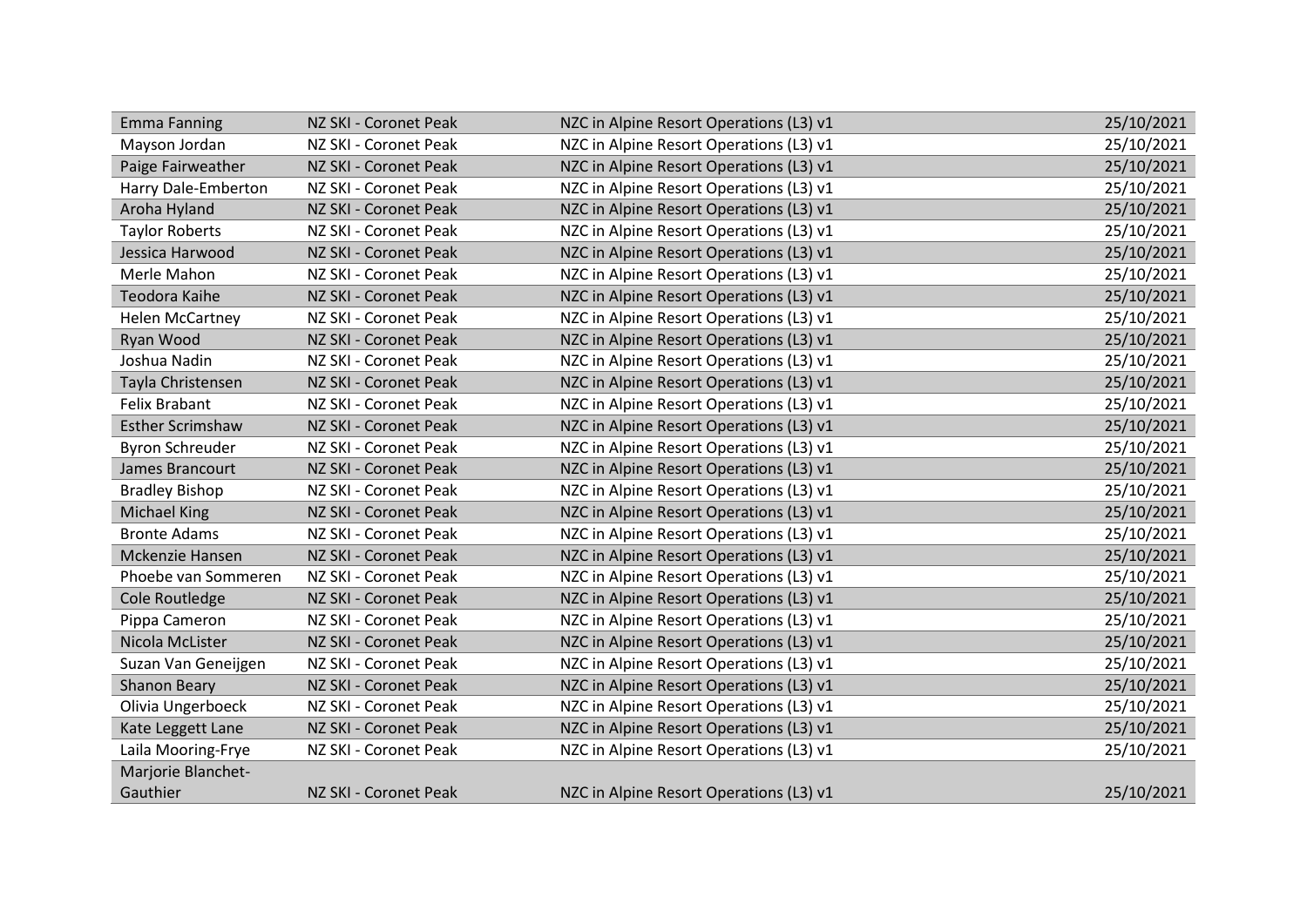| <b>Charles Glass</b>    | NZ SKI - Coronet Peak | NZC in Alpine Resort Operations (L3) v1                | 25/10/2021 |
|-------------------------|-----------------------|--------------------------------------------------------|------------|
| <b>Tom Chandler</b>     | NZ SKI - Coronet Peak | NZC in Alpine Resort Operations (L3) v1                | 25/10/2021 |
| <b>Henry Tomsett</b>    | NZ SKI - Coronet Peak | NZC in Alpine Resort Operations (L3) v1                | 25/10/2021 |
| Callan Mckenzie         | NZ SKI - Coronet Peak | NZC in Alpine Resort Operations (L3) v1                | 25/10/2021 |
| Karolina Steindlova     | NZ SKI - Coronet Peak | NZC in Alpine Resort Operations (L3) v1                | 25/10/2021 |
| Alexa Woodworth         |                       |                                                        |            |
| Hansen                  | NZ SKI - Coronet Peak | NZC in Alpine Resort Operations (L3) v1                | 25/10/2021 |
| Hui Chun Pan            | NZ SKI - Coronet Peak | NZC in Alpine Resort Operations (L3) v1                | 25/10/2021 |
| <b>Emily Adams</b>      | NZ SKI - Coronet Peak | NZC in Alpine Resort Operations (L3) v1                | 25/10/2021 |
| Tama-Maioha Ward        | NZ SKI - Coronet Peak | NZC in Alpine Resort Operations (L3) v1                | 25/10/2021 |
| <b>Megan Thomason</b>   | NZ SKI - Coronet Peak | NZC in Alpine Resort Operations (L3) v1                | 25/10/2021 |
| Jessie Blyth            | NZ SKI - Coronet Peak | NZC in Alpine Resort Operations (L3) v1                | 25/10/2021 |
| Mairi Topham            | NZ SKI - Coronet Peak | NZC in Alpine Resort Operations (L3) v1                | 25/10/2021 |
| Lance Brown             | NZ SKI - Coronet Peak | NZC in Snowsport Equipment (L4) v1 Workshop Technician | 25/10/2021 |
| <b>Byron Cook</b>       | NZ SKI - Coronet Peak | NZC in Alpine Resort Operations (L3) v1                | 25/10/2021 |
| <b>Kate Mellors</b>     | NZ SKI - Coronet Peak | NZC in Alpine Resort Operations (L3) v1                | 25/10/2021 |
| Lara Dixon              | NZ SKI - Coronet Peak | NZC in Alpine Resort Operations (L3) v1                | 25/10/2021 |
| Ronja Kandenas          | NZ SKI - Coronet Peak | NZC in Alpine Resort Operations (L3) v1                | 25/10/2021 |
| Minnie Robson-Cabout    | NZ SKI - Coronet Peak | NZC in Alpine Resort Operations (L3) v1                | 25/10/2021 |
| Kabiro Hatfull-Njenga   | NZ SKI - Coronet Peak | NZC in Alpine Resort Operations (L3) v1                | 25/10/2021 |
| Danielle Percival-Cowie | NZ SKI - Coronet Peak | NZC in Alpine Resort Operations (L3) v1                | 25/10/2021 |
| Hamish Jarvis           | NZ SKI - Coronet Peak | NZC in Alpine Resort Operations (L3) v1                | 25/10/2021 |
| <b>Amber Bartels-</b>   |                       |                                                        |            |
| McGregor                | NZ SKI - Coronet Peak | NZC in Alpine Resort Operations (L3) v1                | 25/10/2021 |
| <b>Tuki Huck</b>        | NZ SKI - Coronet Peak | NZC in Alpine Resort Operations (L3) v1                | 25/10/2021 |
| <b>Toby Cameron</b>     | NZ SKI - Coronet Peak | NZC in Alpine Resort Operations (L3) v1                | 25/10/2021 |
| <b>Zachary Mills</b>    | NZ SKI - Coronet Peak | NZC in Alpine Resort Operations (L3) v1                | 25/10/2021 |
| Olivia Pointon          | NZ SKI - Coronet Peak | NZC in Alpine Resort Operations (L3) v1                | 25/10/2021 |
| Liam Jones              | NZ SKI - Coronet Peak | NZC in Alpine Resort Operations (L3) v1                | 25/10/2021 |
| Lauren Paurini          | NZ SKI - Coronet Peak | NZC in Alpine Resort Operations (L3) v1                | 25/10/2021 |
| Laura Hammer            | NZ SKI - Coronet Peak | NZC in Alpine Resort Operations (L3) v1                | 25/10/2021 |
| Michaela Roudnicka      | NZ SKI - Coronet Peak | NZC in Alpine Resort Operations (L3) v1                | 25/10/2021 |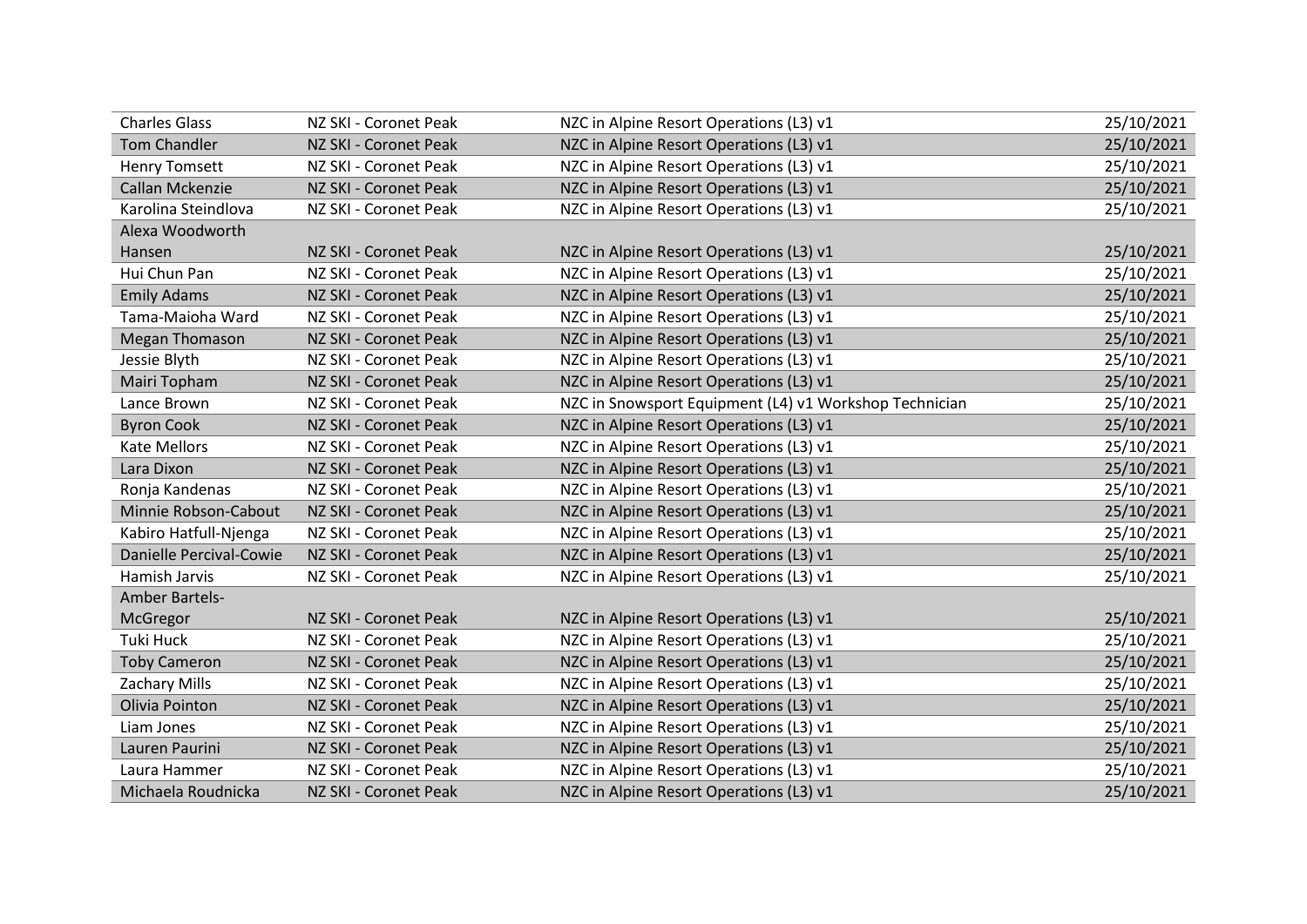| <b>Brianna Stables</b>       | NZ SKI - Coronet Peak | NZC in Alpine Resort Operations (L3) v1                     | 25/10/2021 |
|------------------------------|-----------------------|-------------------------------------------------------------|------------|
| Darran Edwards               | NZ SKI - Coronet Peak | NZC in Alpine Resort Operations (L3) v1                     | 1/10/2021  |
| Lance Brown                  | NZ SKI - Coronet Peak | NZC in Alpine Resort Operations (L3) v1                     | 21/09/2021 |
| <b>Anthony Mitchell</b>      | NZ SKI - Coronet Peak | NZC in Assessment Practice (L4) v1                          | 6/11/2020  |
| <b>Jake Reed</b>             | NZ SKI - Coronet Peak | NZC in Alpine Resort Operations (L3) v1                     | 1/11/2020  |
| Kendra Pawhau-               |                       |                                                             |            |
| Stronach                     | NZ SKI - Coronet Peak | NZC in Alpine Resort Operations (L3) v1                     | 1/11/2020  |
| Andrew McMahon               | NZ SKI - Mount Hutt   | NZC in Alpine Resort Operations (L3) v1                     | 29/11/2021 |
| Kiana Rosen                  | NZ SKI - Mount Hutt   | NZC in Alpine Resort Operations (L3) v1                     | 29/11/2021 |
| <b>Hugh Turner-Blues</b>     | NZ SKI - Mount Hutt   | NZC in Alpine Resort Operations (L3) v1                     | 29/11/2021 |
| William Chilman-Fischer      | NZ SKI - Mount Hutt   | NZC in Alpine Resort Operations (L3) v1                     | 29/11/2021 |
| <b>Eliza Grigg</b>           | NZ SKI - Mount Hutt   | NZC in Alpine Resort Operations (L3) v1                     | 27/11/2021 |
| Santiago Ramirez             |                       |                                                             |            |
| Cancino                      | NZ SKI - Mount Hutt   | NZC in Alpine Resort Operations (L3) v1                     | 26/11/2021 |
| <b>William Sherratt</b>      | NZ SKI - Mount Hutt   | NZC in Alpine Resort Operations (L3) v1                     | 26/11/2021 |
| <b>Shaun Souness</b>         | NZ SKI - Mount Hutt   | NZC in Alpine Resort Operations (L3) v1                     | 26/11/2021 |
| Nelson McKenzie              | NZ SKI - Mount Hutt   | NZC in Alpine Resort Operations (L3) v1                     | 26/11/2021 |
| Jemma Ramsey                 | NZ SKI - Mount Hutt   | NZC in Mountain Facility Operations (L3) v1 Lift Operations | 30/10/2021 |
| <b>Mollie Austin</b>         | NZ SKI - Mount Hutt   | NZC in Snowsport Equipment (L3) v1 Rental Services          | 29/10/2021 |
| <b>Breno Lopes Rodrigues</b> |                       |                                                             |            |
| Lima                         | NZ SKI - Mount Hutt   | NZC in Alpine Resort Operations (L3) v1                     | 28/10/2021 |
| Laura Steffens               | NZ SKI - Mount Hutt   | NZC in Alpine Resort Operations (L3) v1                     | 28/10/2021 |
| Benjamin Andersen            | NZ SKI - Mount Hutt   | NZC in Alpine Resort Operations (L3) v1                     | 27/10/2021 |
| Scott Keenan                 | NZ SKI - Mount Hutt   | NZC in Alpine Resort Operations (L3) v1                     | 27/10/2021 |
| Sarah-Jane McLeod            | NZ SKI - Mount Hutt   | NZC in Business (Administration and Technology) (L3) v1     | 27/10/2021 |
| Imogen Agnew                 | NZ SKI - Mount Hutt   | NZC in Alpine Resort Operations (L3) v1                     | 27/10/2021 |
| Aria Broughton               | NZ SKI - Mount Hutt   | NZC in Alpine Resort Operations (L3) v1                     | 27/10/2021 |
| Ella Walsh-Oakes             | NZ SKI - Mount Hutt   | NZC in Alpine Resort Operations (L3) v1                     | 26/10/2021 |
| <b>Matthew Wickens</b>       | NZ SKI - Mount Hutt   | NZC in Alpine Resort Operations (L3) v1                     | 26/10/2021 |
| <b>George Barnes</b>         | NZ SKI - Mount Hutt   | NZC in Alpine Resort Operations (L3) v1                     | 26/10/2021 |
| Jessica Tatham               | NZ SKI - Mount Hutt   | NZC in Alpine Resort Operations (L3) v1                     | 26/10/2021 |
| Kerryn Taylor                | NZ SKI - Mount Hutt   | NZC in Alpine Resort Operations (L3) v1                     | 25/10/2021 |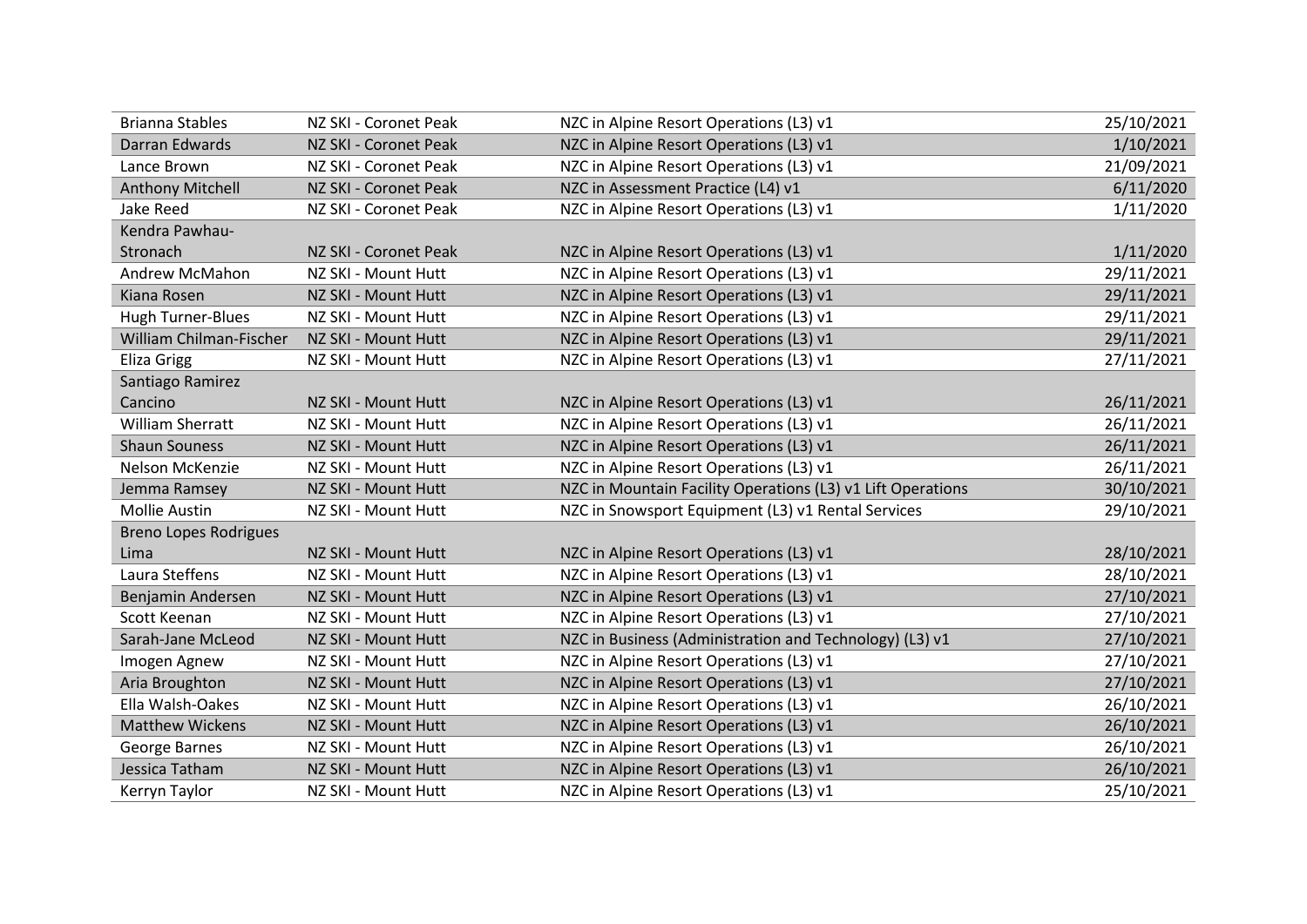| Max Lichtenstein             | NZ SKI - Mount Hutt | NZC in Alpine Resort Operations (L3) v1                 | 25/10/2021 |
|------------------------------|---------------------|---------------------------------------------------------|------------|
| <b>Dominic Grose</b>         | NZ SKI - Mount Hutt | NZC in Alpine Resort Operations (L3) v1                 | 25/10/2021 |
| James McLean                 | NZ SKI - Mount Hutt | NZC in Alpine Resort Operations (L3) v1                 | 25/10/2021 |
| John Venner                  | NZ SKI - Mount Hutt | NZC in Alpine Resort Operations (L3) v1                 | 25/10/2021 |
| Katie Ridge                  | NZ SKI - Mount Hutt | NZC in Alpine Resort Operations (L3) v1                 | 25/10/2021 |
| Kirsty McCorkindale          | NZ SKI - Mount Hutt | NZC in Alpine Resort Operations (L3) v1                 | 25/10/2021 |
| <b>Gerrit Martikke</b>       | NZ SKI - Mount Hutt | NZC in Alpine Resort Operations (L3) v1                 | 25/10/2021 |
| Luke Mason                   | NZ SKI - Mount Hutt | NZC in Alpine Resort Operations (L3) v1                 | 25/10/2021 |
| <b>Brae Myers</b>            | NZ SKI - Mount Hutt | NZC in Alpine Resort Operations (L3) v1                 | 25/10/2021 |
| Adam Pope                    | NZ SKI - Mount Hutt | NZC in Alpine Resort Operations (L3) v1                 | 25/10/2021 |
| Katelyn van der Gulik        | NZ SKI - Mount Hutt | NZC in Alpine Resort Operations (L3) v1                 | 25/10/2021 |
| <b>William Picton-Warlow</b> | NZ SKI - Mount Hutt | NZC in Alpine Resort Operations (L3) v1                 | 25/10/2021 |
| <b>Beth Spargo</b>           | NZ SKI - Mount Hutt | NZC in Alpine Resort Operations (L3) v1                 | 25/10/2021 |
| Hamish Keighley              | NZ SKI - Mount Hutt | NZC in Alpine Resort Operations (L3) v1                 | 25/10/2021 |
| Clara Howard                 | NZ SKI - Mount Hutt | NZC in Alpine Resort Operations (L3) v1                 | 25/10/2021 |
| Lilli Chambers               | NZ SKI - Mount Hutt | NZC in Alpine Resort Operations (L3) v1                 | 25/10/2021 |
| Tauriri Kepa                 | NZ SKI - Mount Hutt | NZC in Alpine Resort Operations (L3) v1                 | 25/10/2021 |
| <b>Riley Hartland</b>        | NZ SKI - Mount Hutt | NZC in Alpine Resort Operations (L3) v1                 | 25/10/2021 |
| Kai Xian Dee                 | NZ SKI - Mount Hutt | NZC in Alpine Resort Operations (L3) v1                 | 25/10/2021 |
| Elisha Wickliffe             | NZ SKI - Mount Hutt | NZC in Business (Administration and Technology) (L3) v1 | 25/10/2021 |
| Suzune Watanabe              | NZ SKI - Mount Hutt | NZC in Alpine Resort Operations (L3) v1                 | 25/10/2021 |
| Tom Wells                    | NZ SKI - Mount Hutt | NZC in Alpine Resort Operations (L3) v1                 | 25/10/2021 |
| Jo-Han Peng                  | NZ SKI - Mount Hutt | NZC in Alpine Resort Operations (L3) v1                 | 25/10/2021 |
| Mackenzie Argent             | NZ SKI - Mount Hutt | NZC in Alpine Resort Operations (L3) v1                 | 25/10/2021 |
| Daniel Lee                   | NZ SKI - Mount Hutt | NZC in Alpine Resort Operations (L3) v1                 | 25/10/2021 |
| <b>Richard Walmisley</b>     | NZ SKI - Mount Hutt | NZC in Alpine Resort Operations (L3) v1                 | 25/10/2021 |
| Noti Kepa                    | NZ SKI - Mount Hutt | NZC in Alpine Resort Operations (L3) v1                 | 25/10/2021 |
| Gesine Falkenau              | NZ SKI - Mount Hutt | NZC in Alpine Resort Operations (L3) v1                 | 25/10/2021 |
| <b>Rebecca Garrity</b>       | NZ SKI - Mount Hutt | NZC in Alpine Resort Operations (L3) v1                 | 25/10/2021 |
| Phoebe Ghysen                | NZ SKI - Mount Hutt | NZC in Alpine Resort Operations (L3) v1                 | 25/10/2021 |
| <b>Trent Taylor</b>          | NZ SKI - Mount Hutt | NZC in Alpine Resort Operations (L3) v1                 | 25/10/2021 |
| <b>Brayden Mattson</b>       | NZ SKI - Mount Hutt | NZC in Alpine Resort Operations (L3) v1                 | 25/10/2021 |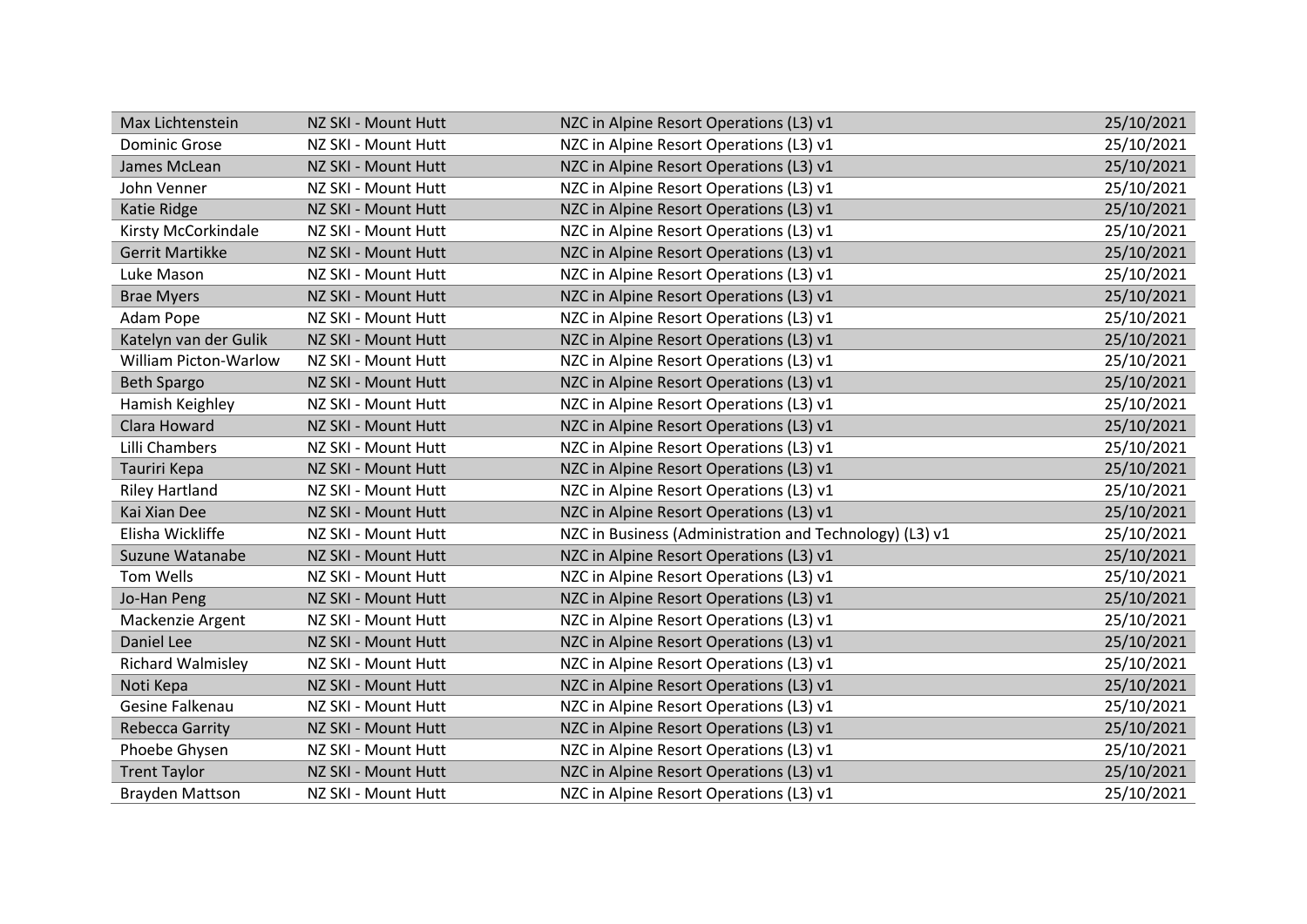| <b>Emily Kurland</b>      | NZ SKI - Mount Hutt | NZC in Alpine Resort Operations (L3) v1 | 25/10/2021 |
|---------------------------|---------------------|-----------------------------------------|------------|
| <b>Richard Morris</b>     | NZ SKI - Mount Hutt | NZC in Alpine Resort Operations (L3) v1 | 25/10/2021 |
| Anna Hore                 | NZ SKI - Mount Hutt | NZC in Alpine Resort Operations (L3) v1 | 25/10/2021 |
| Jonathon Blaikie          | NZ SKI - Mount Hutt | NZC in Alpine Resort Operations (L3) v1 | 25/10/2021 |
| Sam Barraclough           | NZ SKI - Mount Hutt | NZC in Alpine Resort Operations (L3) v1 | 25/10/2021 |
| Tess van der Wel          | NZ SKI - Mount Hutt | NZC in Alpine Resort Operations (L3) v1 | 25/10/2021 |
| Rowan Leask               | NZ SKI - Mount Hutt | NZC in Alpine Resort Operations (L3) v1 | 25/10/2021 |
| Chun-Chieh Yang           | NZ SKI - Mount Hutt | NZC in Alpine Resort Operations (L3) v1 | 25/10/2021 |
| Jordan Altenburg Carey    | NZ SKI - Mount Hutt | NZC in Alpine Resort Operations (L3) v1 | 25/10/2021 |
| Jingli He                 | NZ SKI - Mount Hutt | NZC in Alpine Resort Operations (L3) v1 | 25/10/2021 |
| James Wootton             | NZ SKI - Mount Hutt | NZC in Alpine Resort Operations (L3) v1 | 25/10/2021 |
| Frano Ashby               | NZ SKI - Mount Hutt | NZC in Alpine Resort Operations (L3) v1 | 25/10/2021 |
| <b>Alice Buxton</b>       | NZ SKI - Mount Hutt | NZC in Alpine Resort Operations (L3) v1 | 25/10/2021 |
| Chloe Wiltshire           | NZ SKI - Mount Hutt | NZC in Alpine Resort Operations (L3) v1 | 25/10/2021 |
| Olivia Michel             | NZ SKI - Mount Hutt | NZC in Alpine Resort Operations (L3) v1 | 25/10/2021 |
| <b>Thomas Waardenburg</b> | NZ SKI - Mount Hutt | NZC in Alpine Resort Operations (L3) v1 | 25/10/2021 |
| <b>Corentin Mourier</b>   | NZ SKI - Mount Hutt | NZC in Alpine Resort Operations (L3) v1 | 25/10/2021 |
| Paula Vaschetto           | NZ SKI - Mount Hutt | NZC in Alpine Resort Operations (L3) v1 | 25/10/2021 |
| <b>Lucas Martin</b>       | NZ SKI - Mount Hutt | NZC in Alpine Resort Operations (L3) v1 | 25/10/2021 |
| Darren Fisher             | NZ SKI - Mount Hutt | NZC in Alpine Resort Operations (L3) v1 | 25/10/2021 |
| Georgia Walker            | NZ SKI - Mount Hutt | NZC in Alpine Resort Operations (L3) v1 | 25/10/2021 |
| <b>Riley Johnstone</b>    | NZ SKI - Mount Hutt | NZC in Alpine Resort Operations (L3) v1 | 25/10/2021 |
| <b>Gemma Brett</b>        | NZ SKI - Mount Hutt | NZC in Alpine Resort Operations (L3) v1 | 25/10/2021 |
| Samuel Briggs             | NZ SKI - Mount Hutt | NZC in Alpine Resort Operations (L3) v1 | 25/10/2021 |
| David Wilson              | NZ SKI - Mount Hutt | NZC in Alpine Resort Operations (L3) v1 | 25/10/2021 |
| Eliot Palfreman           | NZ SKI - Mount Hutt | NZC in Alpine Resort Operations (L3) v1 | 25/10/2021 |
| <b>Evie Faulkner</b>      | NZ SKI - Mount Hutt | NZC in Alpine Resort Operations (L3) v1 | 25/10/2021 |
| Tia Denovan-Stroud        | NZ SKI - Mount Hutt | NZC in Alpine Resort Operations (L3) v1 | 25/10/2021 |
| <b>Oliver Gromitt</b>     | NZ SKI - Mount Hutt | NZC in Alpine Resort Operations (L3) v1 | 25/10/2021 |
| Kieran Brown              | NZ SKI - Mount Hutt | NZC in Alpine Resort Operations (L3) v1 | 25/10/2021 |
| <b>Martyn Williams</b>    | NZ SKI - Mount Hutt | NZC in Alpine Resort Operations (L3) v1 | 25/10/2021 |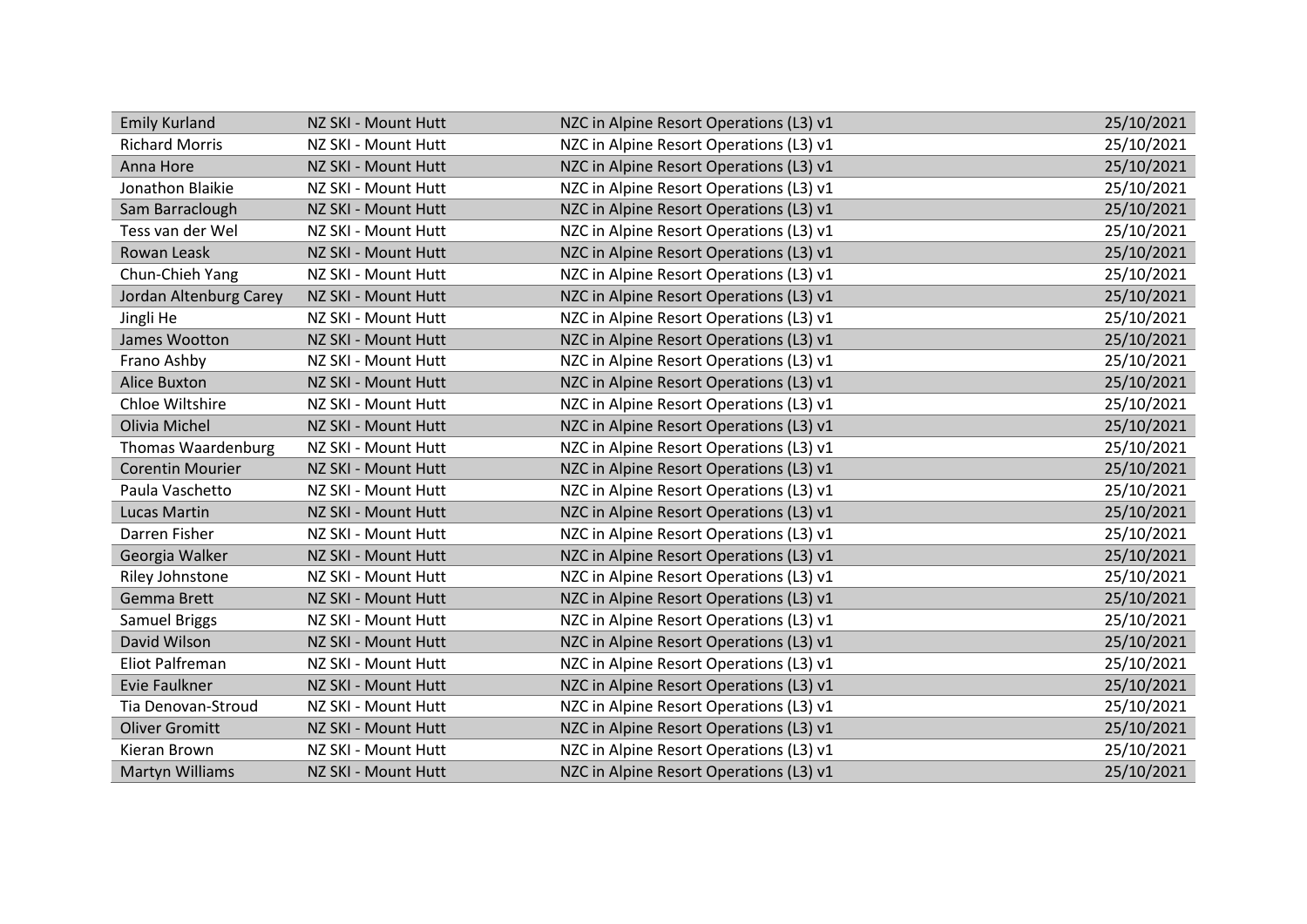| Franco Barrera          |                     |                                                             |            |
|-------------------------|---------------------|-------------------------------------------------------------|------------|
| Hernandez               | NZ SKI - Mount Hutt | NZC in Alpine Resort Operations (L3) v1                     | 25/10/2021 |
| Katerina Carbin         | NZ SKI - Mount Hutt | NZC in Business (Administration and Technology) (L3) v1     | 25/10/2021 |
| Annie Austin            | NZ SKI - Mount Hutt | NZC in Alpine Resort Operations (L3) v1                     | 25/10/2021 |
| Sophie Blackmore        | NZ SKI - Mount Hutt | NZC in Alpine Resort Operations (L3) v1                     | 25/10/2021 |
| Rebecca Bohlmann        | NZ SKI - Mount Hutt | NZC in Alpine Resort Operations (L3) v1                     | 25/10/2021 |
| Wun-Jie Su              | NZ SKI - Mount Hutt | NZC in Alpine Resort Operations (L3) v1                     | 25/10/2021 |
| Benjamin Mee            | NZ SKI - Mount Hutt | NZC in Alpine Resort Operations (L3) v1                     | 25/10/2021 |
| <b>Ashleigh Grant</b>   | NZ SKI - Mount Hutt | NZC in Alpine Resort Operations (L3) v1                     | 25/10/2021 |
| Juliet Lobley           | NZ SKI - Mount Hutt | NZC in Mountain Facility Operations (L3) v1 Lift Operations | 25/10/2021 |
| Sarah-Jane McLeod       | NZ SKI - Mount Hutt | NZC in Alpine Resort Operations (L3) v1                     | 26/08/2021 |
| Elisha Wickliffe        | NZ SKI - Mount Hutt | NZC in Alpine Resort Operations (L3) v1                     | 23/08/2021 |
| Barbora Padertova       | NZ SKI - Mount Hutt | NZC in Business (First Line Management) (L4) v1             | 31/12/2020 |
| <b>Dylan Devaney</b>    | NZ SKI - Mount Hutt | NZC in Snowsport Equipment (L3) v1 Rental Services          | 7/12/2020  |
| Julian Dolmen           | NZ SKI - Mount Hutt | NZC in Alpine Resort Operations (L3) v1                     | 5/11/2020  |
| <b>Liberty Ross</b>     | NZ SKI - Mount Hutt | NZC in Alpine Resort Operations (L3) v1                     | 4/11/2020  |
| Michelle Nguyen         | NZ SKI - Mount Hutt | NZC in Alpine Resort Operations (L3) v1                     | 4/11/2020  |
| <b>Dylan Devaney</b>    | NZ SKI - Mount Hutt | NZC in Alpine Resort Operations (L3) v1                     | 4/11/2020  |
| Kaya Beal               | NZ SKI - Mount Hutt | NZC in Alpine Resort Operations (L3) v1                     | 4/11/2020  |
| Benjamin Jackson        | NZ SKI - Queenstown | NZC in Alpine Resort Operations (L3) v1                     | 25/10/2021 |
| Seamus O'Dare           | NZ SKI - Queenstown | NZC in Alpine Resort Operations (L3) v1                     | 25/10/2021 |
| Sadao Tsuchiya          | NZ SKI - Queenstown | NZC in Alpine Resort Operations (L3) v1                     | 25/10/2021 |
| Samuel Kuperus          | NZ SKI - Queenstown | NZC in Alpine Resort Operations (L3) v1                     | 25/10/2021 |
| Morgan Windhorn         | NZ SKI - Queenstown | NZC in Alpine Resort Operations (L3) v1                     | 25/10/2021 |
| Samantha Brown          | NZ SKI - Queenstown | NZC in Alpine Resort Operations (L3) v1                     | 25/10/2021 |
| Shannon O'Grady         | NZ SKI - Queenstown | NZC in Alpine Resort Operations (L3) v1                     | 25/10/2021 |
| Jana Maxova             | NZ SKI - Queenstown | NZC in Alpine Resort Operations (L3) v1                     | 25/10/2021 |
| Roisin Brady            | NZ SKI - Queenstown | NZC in Alpine Resort Operations (L3) v1                     | 25/10/2021 |
| Olivia Rose             | NZ SKI - Queenstown | NZC in Alpine Resort Operations (L3) v1                     | 25/10/2021 |
| Laura Young             | NZ SKI - Queenstown | NZC in Alpine Resort Operations (L3) v1                     | 25/10/2021 |
| Marie-Elisabeth Schmidt | NZ SKI - Queenstown | NZC in Alpine Resort Operations (L3) v1                     | 25/10/2021 |
| Cian Kearns             | NZ SKI - Queenstown | NZC in Alpine Resort Operations (L3) v1                     | 25/10/2021 |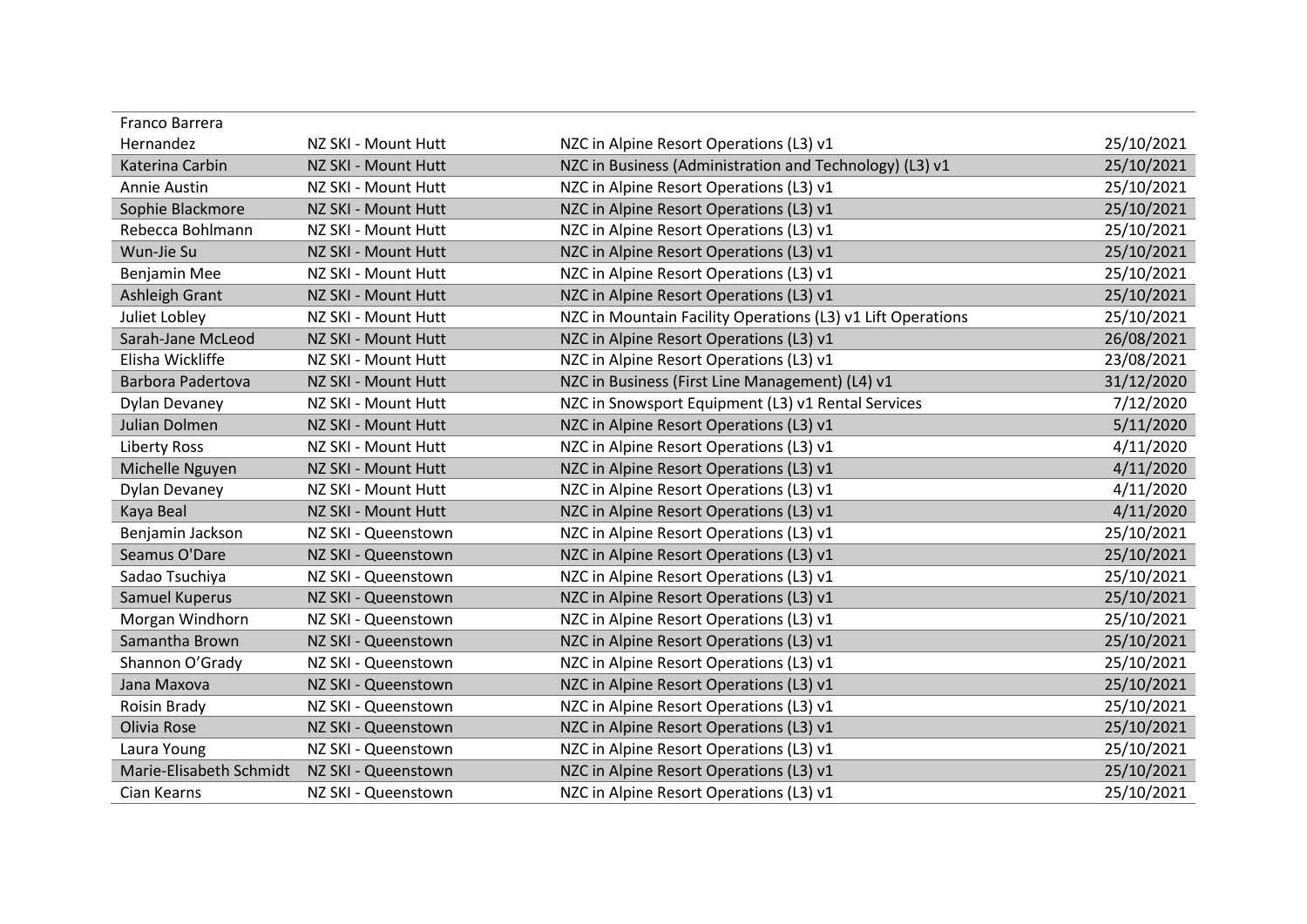| Joanna Mason           | NZ SKI - Queenstown  | NZC in Alpine Resort Operations (L3) v1 | 25/10/2021 |
|------------------------|----------------------|-----------------------------------------|------------|
| <b>Isabel West</b>     | NZ SKI - Queenstown  | NZC in Alpine Resort Operations (L3) v1 | 25/10/2021 |
| Jessica Roberts        | NZ SKI - Queenstown  | NZC in Alpine Resort Operations (L3) v1 | 25/10/2021 |
| Kayleigh Lutz          | NZ SKI - Queenstown  | NZC in Alpine Resort Operations (L3) v1 | 25/10/2021 |
| Katie Fitzgerald       | NZ SKI - Queenstown  | NZC in Alpine Resort Operations (L3) v1 | 25/10/2021 |
| Kate Batkin            | NZ SKI - Queenstown  | NZC in Assessment Practice (L4) v1      | 15/12/2020 |
| <b>Tama Mitchell</b>   | NZ SKI - Remarkables | NZC in Alpine Resort Operations (L3) v1 | 4/11/2021  |
| Cameron Mayhew         | NZ SKI - Remarkables | NZC in Alpine Resort Operations (L3) v1 | 3/11/2021  |
| Ashley Langton         | NZ SKI - Remarkables | NZC in Alpine Resort Operations (L3) v1 | 3/11/2021  |
| <b>Tyler Gorton</b>    | NZ SKI - Remarkables | NZC in Alpine Resort Operations (L3) v1 | 3/11/2021  |
| Sian Callaghan         | NZ SKI - Remarkables | NZC in Alpine Resort Operations (L3) v1 | 3/11/2021  |
| <b>Timothy Cousins</b> | NZ SKI - Remarkables | NZC in Alpine Resort Operations (L3) v1 | 3/11/2021  |
| <b>Oscar Diplock</b>   | NZ SKI - Remarkables | NZC in Alpine Resort Operations (L3) v1 | 3/11/2021  |
| Oak Jones              | NZ SKI - Remarkables | NZC in Alpine Resort Operations (L3) v1 | 3/11/2021  |
| Jean-Christophe        |                      |                                         |            |
| Lonchampt              | NZ SKI - Remarkables | NZC in Alpine Resort Operations (L3) v1 | 3/11/2021  |
| Sam Lloyd              | NZ SKI - Remarkables | NZC in Alpine Resort Operations (L3) v1 | 3/11/2021  |
| Lihui Huang            | NZ SKI - Remarkables | NZC in Alpine Resort Operations (L3) v1 | 3/11/2021  |
| Hamish McPherson       | NZ SKI - Remarkables | NZC in Alpine Resort Operations (L3) v1 | 3/11/2021  |
| <b>Holly Sinclair</b>  | NZ SKI - Remarkables | NZC in Alpine Resort Operations (L3) v1 | 3/11/2021  |
| Hui Fang               | NZ SKI - Remarkables | NZC in Alpine Resort Operations (L3) v1 | 3/11/2021  |
| Ramona Blum            | NZ SKI - Remarkables | NZC in Alpine Resort Operations (L3) v1 | 3/11/2021  |
| <b>Ben Reading</b>     | NZ SKI - Remarkables | NZC in Alpine Resort Operations (L3) v1 | 3/11/2021  |
| <b>Tessa Averink</b>   | NZ SKI - Remarkables | NZC in Alpine Resort Operations (L3) v1 | 3/11/2021  |
| Sophie Dutrieux        | NZ SKI - Remarkables | NZC in Alpine Resort Operations (L3) v1 | 3/11/2021  |
| Jordan Ross            | NZ SKI - Remarkables | NZC in Alpine Resort Operations (L3) v1 | 3/11/2021  |
| Ursula Reyland         | NZ SKI - Remarkables | NZC in Alpine Resort Operations (L3) v1 | 1/11/2021  |
| Yann Lorain            | NZ SKI - Remarkables | NZC in Patrol (L4) v1                   | 1/11/2021  |
| <b>Elke Marshall</b>   | NZ SKI - Remarkables | NZC in Patrol (L4) v1                   | 31/10/2021 |
| <b>Maxwell Burns</b>   | NZ SKI - Remarkables | NZC in Alpine Resort Operations (L3) v1 | 29/10/2021 |
| Jessica Wilton         | NZ SKI - Remarkables | NZC in Alpine Resort Operations (L3) v1 | 28/10/2021 |
| Sharnden Jeram         | NZ SKI - Remarkables | NZC in Alpine Resort Operations (L3) v1 | 28/10/2021 |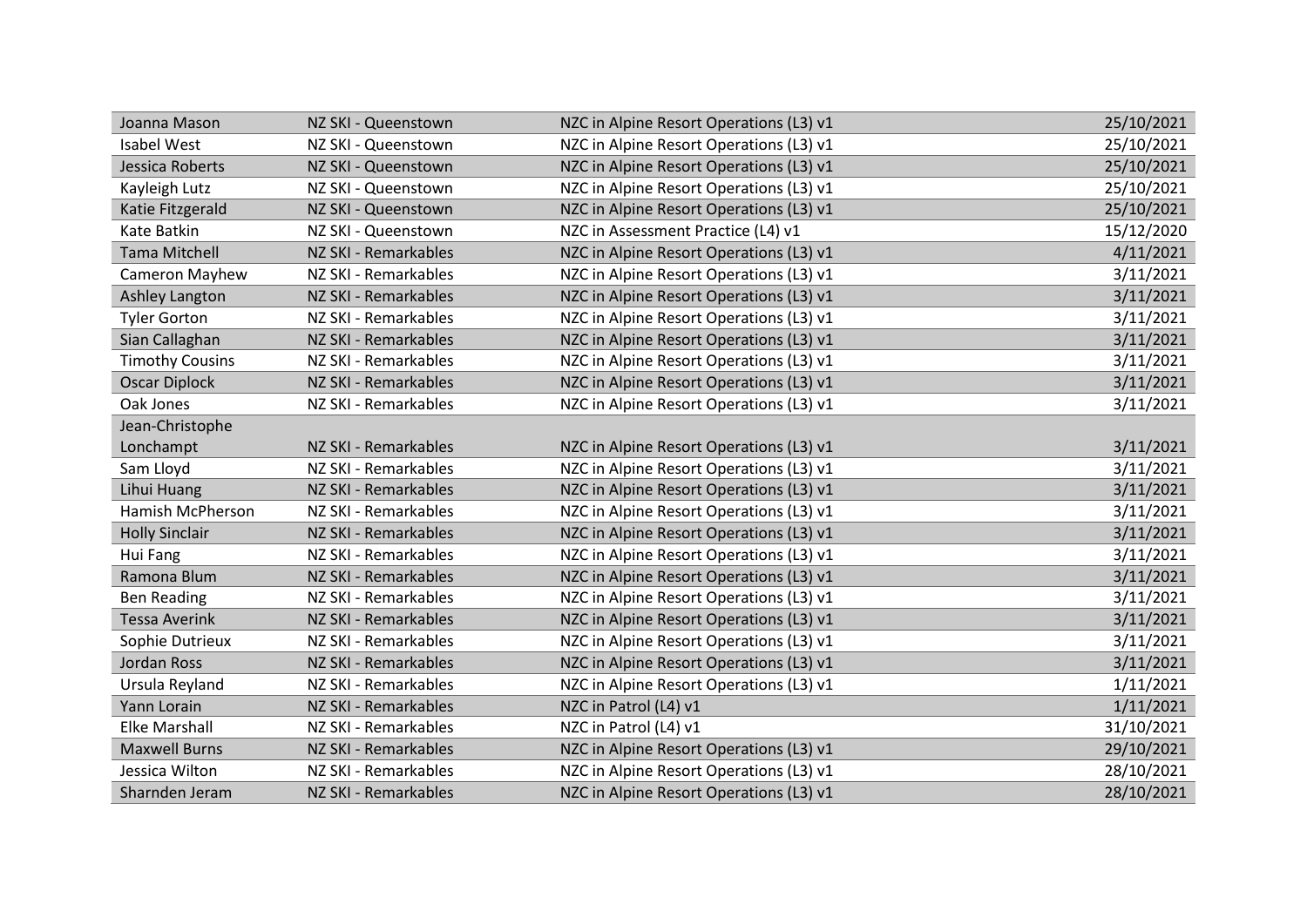| <b>Gabriel Garrec</b>    | NZ SKI - Remarkables | NZC in Alpine Resort Operations (L3) v1 | 28/10/2021 |
|--------------------------|----------------------|-----------------------------------------|------------|
| <b>Mandy Frigout</b>     | NZ SKI - Remarkables | NZC in Alpine Resort Operations (L3) v1 | 28/10/2021 |
| Jemma Holmes             | NZ SKI - Remarkables | NZC in Alpine Resort Operations (L3) v1 | 28/10/2021 |
| <b>Brodee Hood</b>       | NZ SKI - Remarkables | NZC in Alpine Resort Operations (L3) v1 | 28/10/2021 |
| <b>Adam Sanders</b>      | NZ SKI - Remarkables | NZC in Alpine Resort Operations (L3) v1 | 28/10/2021 |
| <b>Charles Trigg</b>     | NZ SKI - Remarkables | NZC in Alpine Resort Operations (L3) v1 | 28/10/2021 |
| Luisa Haas               | NZ SKI - Remarkables | NZC in Alpine Resort Operations (L3) v1 | 28/10/2021 |
| Laramee Desjardins       | NZ SKI - Remarkables | NZC in Alpine Resort Operations (L3) v1 | 28/10/2021 |
| Tui Krosschell           | NZ SKI - Remarkables | NZC in Alpine Resort Operations (L3) v1 | 28/10/2021 |
| <b>Heather Cullen</b>    | NZ SKI - Remarkables | NZC in Alpine Resort Operations (L3) v1 | 28/10/2021 |
| Michael Coolican         | NZ SKI - Remarkables | NZC in Alpine Resort Operations (L3) v1 | 25/10/2021 |
| Joshua Harbinson         | NZ SKI - Remarkables | NZC in Alpine Resort Operations (L3) v1 | 25/10/2021 |
| Jessica Berke            | NZ SKI - Remarkables | NZC in Alpine Resort Operations (L3) v1 | 25/10/2021 |
| <b>Ryan Cator</b>        | NZ SKI - Remarkables | NZC in Alpine Resort Operations (L3) v1 | 25/10/2021 |
| <b>Jack Turner</b>       | NZ SKI - Remarkables | NZC in Alpine Resort Operations (L3) v1 | 25/10/2021 |
| Declan O'Malley          | NZ SKI - Remarkables | NZC in Alpine Resort Operations (L3) v1 | 25/10/2021 |
| Andrew Werpachowski      | NZ SKI - Remarkables | NZC in Alpine Resort Operations (L3) v1 | 25/10/2021 |
| Dylan Yee                | NZ SKI - Remarkables | NZC in Alpine Resort Operations (L3) v1 | 25/10/2021 |
| Robert McLachlan         | NZ SKI - Remarkables | NZC in Alpine Resort Operations (L3) v1 | 25/10/2021 |
| Joshua Rae               | NZ SKI - Remarkables | NZC in Alpine Resort Operations (L3) v1 | 25/10/2021 |
| Daniella Surian          | NZ SKI - Remarkables | NZC in Alpine Resort Operations (L3) v1 | 25/10/2021 |
| <b>Mary Greed</b>        | NZ SKI - Remarkables | NZC in Alpine Resort Operations (L3) v1 | 25/10/2021 |
| Keira Nesdale            | NZ SKI - Remarkables | NZC in Alpine Resort Operations (L3) v1 | 25/10/2021 |
| <b>Ryan Boundy</b>       | NZ SKI - Remarkables | NZC in Alpine Resort Operations (L3) v1 | 25/10/2021 |
| Kyle Turner              | NZ SKI - Remarkables | NZC in Alpine Resort Operations (L3) v1 | 25/10/2021 |
| Jessica Petersen         | NZ SKI - Remarkables | NZC in Alpine Resort Operations (L3) v1 | 25/10/2021 |
| Adrianna Jaime           | NZ SKI - Remarkables | NZC in Alpine Resort Operations (L3) v1 | 25/10/2021 |
| <b>Troy Forsyth</b>      | NZ SKI - Remarkables | NZC in Alpine Resort Operations (L3) v1 | 25/10/2021 |
| Amy De Jong              | NZ SKI - Remarkables | NZC in Alpine Resort Operations (L3) v1 | 25/10/2021 |
| Angela Guan              | NZ SKI - Remarkables | NZC in Alpine Resort Operations (L3) v1 | 25/10/2021 |
| <b>Catherine Crombie</b> | NZ SKI - Remarkables | NZC in Alpine Resort Operations (L3) v1 | 25/10/2021 |
| Max Freemantle           | NZ SKI - Remarkables | NZC in Alpine Resort Operations (L3) v1 | 25/10/2021 |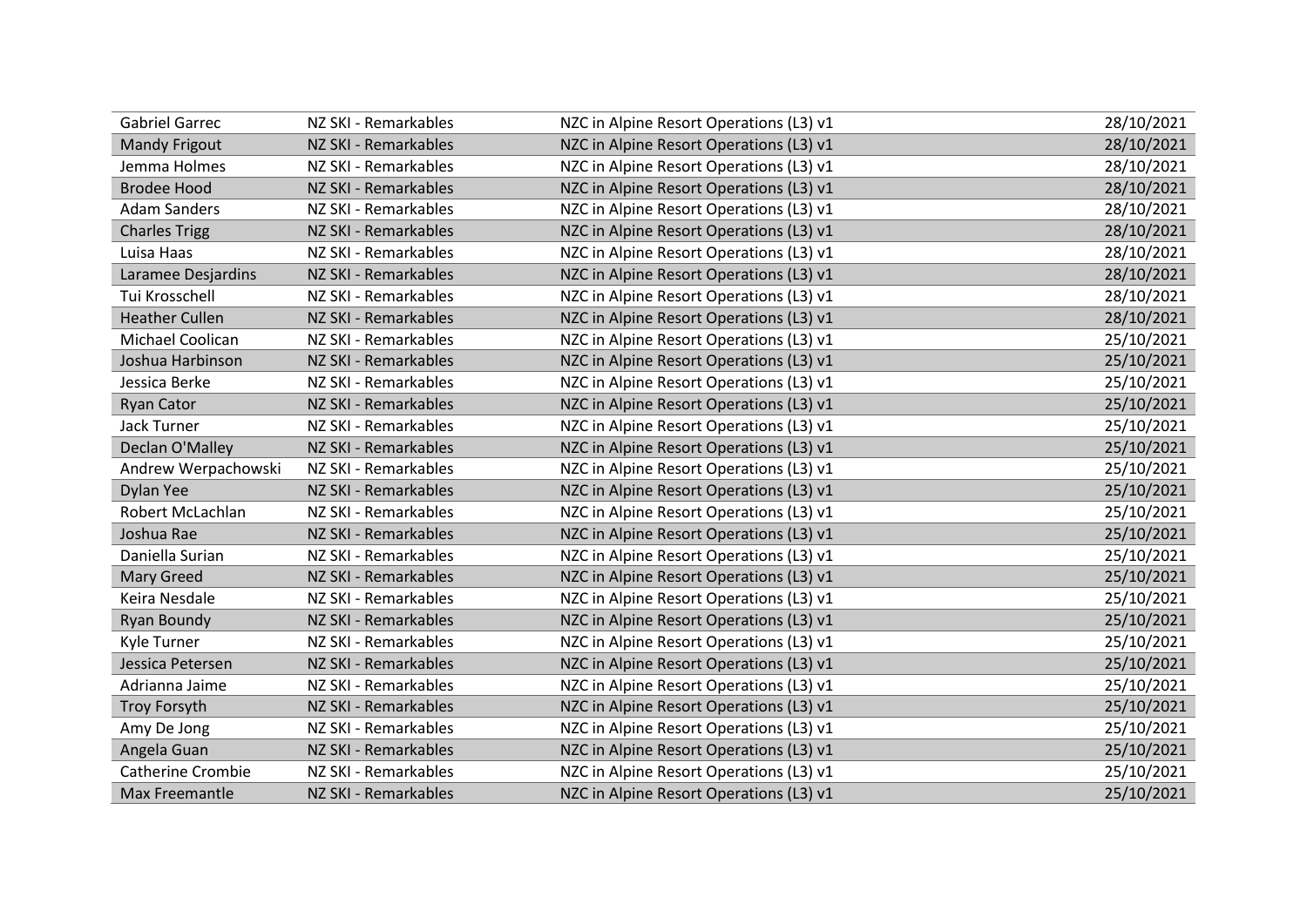| <b>Jack Simmons</b>      | NZ SKI - Remarkables | NZC in Alpine Resort Operations (L3) v1 | 25/10/2021 |
|--------------------------|----------------------|-----------------------------------------|------------|
| Nicola Jackson           | NZ SKI - Remarkables | NZC in Alpine Resort Operations (L3) v1 | 25/10/2021 |
| Benjamin Orrego          | NZ SKI - Remarkables | NZC in Alpine Resort Operations (L3) v1 | 25/10/2021 |
| Astaria Vink             | NZ SKI - Remarkables | NZC in Alpine Resort Operations (L3) v1 | 25/10/2021 |
| <b>Stefan Carlton</b>    | NZ SKI - Remarkables | NZC in Alpine Resort Operations (L3) v1 | 25/10/2021 |
| Will Payton              | NZ SKI - Remarkables | NZC in Patrol (L4) v1                   | 25/10/2021 |
| <b>Rosemary Stamm</b>    | NZ SKI - Remarkables | NZC in Alpine Resort Operations (L3) v1 | 25/10/2021 |
| Caroline Levesque        | NZ SKI - Remarkables | NZC in Alpine Resort Operations (L3) v1 | 25/10/2021 |
| Luke Brabham             | NZ SKI - Remarkables | NZC in Alpine Resort Operations (L3) v1 | 25/10/2021 |
| <b>Benjamin Deveraux</b> | NZ SKI - Remarkables | NZC in Alpine Resort Operations (L3) v1 | 25/10/2021 |
| Marco Dyson              | NZ SKI - Remarkables | NZC in Alpine Resort Operations (L3) v1 | 25/10/2021 |
| Lincoln Moffat           | NZ SKI - Remarkables | NZC in Alpine Resort Operations (L3) v1 | 25/10/2021 |
| Holly Heywood            | NZ SKI - Remarkables | NZC in Alpine Resort Operations (L3) v1 | 25/10/2021 |
| Nicole Chinnery          | NZ SKI - Remarkables | NZC in Alpine Resort Operations (L3) v1 | 25/10/2021 |
| Sofja Smirnova           | NZ SKI - Remarkables | NZC in Alpine Resort Operations (L3) v1 | 25/10/2021 |
| Anixi Martin Etchegaray  | NZ SKI - Remarkables | NZC in Alpine Resort Operations (L3) v1 | 25/10/2021 |
| <b>Elly Gazzola</b>      | NZ SKI - Remarkables | NZC in Alpine Resort Operations (L3) v1 | 25/10/2021 |
| Georgina Kooistra        | NZ SKI - Remarkables | NZC in Alpine Resort Operations (L3) v1 | 25/10/2021 |
| Barney Ronchi-Robinson   | NZ SKI - Remarkables | NZC in Alpine Resort Operations (L3) v1 | 25/10/2021 |
| Nanouk Veenstra          | NZ SKI - Remarkables | NZC in Alpine Resort Operations (L3) v1 | 25/10/2021 |
| Hannah Hide              | NZ SKI - Remarkables | NZC in Alpine Resort Operations (L3) v1 | 25/10/2021 |
| <b>Michael Ward</b>      | NZ SKI - Remarkables | NZC in Alpine Resort Operations (L3) v1 | 25/10/2021 |
| Alexandra Elton          | NZ SKI - Remarkables | NZC in Alpine Resort Operations (L3) v1 | 25/10/2021 |
| <b>Ashlee Quested</b>    | NZ SKI - Remarkables | NZC in Alpine Resort Operations (L3) v1 | 25/10/2021 |
| <b>Megan Eastes</b>      | NZ SKI - Remarkables | NZC in Alpine Resort Operations (L3) v1 | 25/10/2021 |
| <b>Brook Stringer</b>    | NZ SKI - Remarkables | NZC in Alpine Resort Operations (L3) v1 | 25/10/2021 |
| Tom Flynn                | NZ SKI - Remarkables | NZC in Alpine Resort Operations (L3) v1 | 25/10/2021 |
| Zoe Klaver               | NZ SKI - Remarkables | NZC in Alpine Resort Operations (L3) v1 | 25/10/2021 |
| Kate Steven              | NZ SKI - Remarkables | NZC in Alpine Resort Operations (L3) v1 | 25/10/2021 |
| Hannah Sawford           | NZ SKI - Remarkables | NZC in Alpine Resort Operations (L3) v1 | 25/10/2021 |
| Sam Warner               | NZ SKI - Remarkables | NZC in Alpine Resort Operations (L3) v1 | 25/10/2021 |
| <b>Chloe Amer</b>        | NZ SKI - Remarkables | NZC in Alpine Resort Operations (L3) v1 | 25/10/2021 |